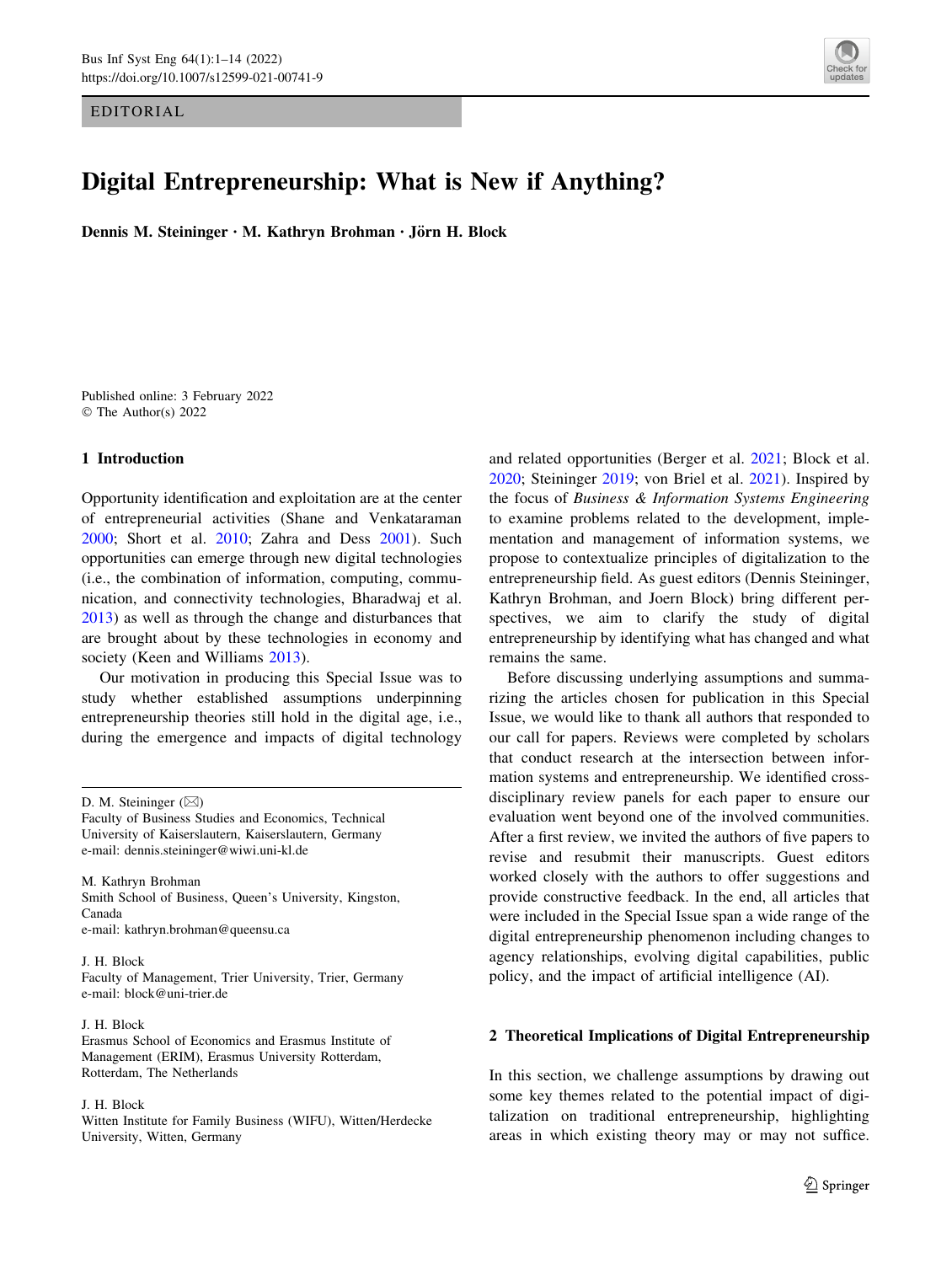First, it is important to discuss the evolution of different technology characteristics and how changes in technology have influenced the study of entrepreneurship. Since uncovering the advantages of Internet technologies in the 1990s, to exploring the role of open source and social media in the 2010s, and now examining the influence of big data and blockchain, the key insight for researchers is that characteristics of digital technologies differ from those inherent in traditional IT (Nambisan [2017;](#page-12-0) von Briel et al. [2021;](#page-12-0) Yoo et al. [2010](#page-13-0)). Digital technologies (i.e., combinations of technologies related to social, mobile, analytics, cloud, Internet of Things (IoT), and platforms, (Vial [2019\)](#page-12-0)) are unique in that re-programmability, homogeneity of data, and self-referential nature yield a different set of entrepreneurial outcomes as they are easier to combine to create innovation (i.e., convergence) and enable unprompted change (i.e., generativity) (Lyytinen et al. [2016;](#page-12-0) Yoo et al. [2010](#page-13-0)). The uniqueness of digital technologies also calls attention to the difference between traditional IT capabilities and digital capabilities with the latter being defined as more appropriate for leveraging technology resources for innovation purposes (Wiesböck et al. [2020](#page-12-0)). However, new digital technologies typically do not create economic value per se, related emerging opportunities need to be identified and pursued for value creation. At the same time, the process of opportunity recognition and exploitation can thereby be influenced by digital technologies itself, as one of the papers in this Special Issue elaborates (Kreuzer et al. [2022](#page-11-0)). This relates to the discussion about the self-referential nature of digital innovation (Yoo et al. [2010\)](#page-13-0). One of the main tools for entrepreneurs to pursue opportunities by creating and capturing value from new technologies is the business model concept. It allows entrepreneurs to specify required activities involved in pursuing an opportunity, define the activities' enablement via technology, and link them with an overall value creation and capturing logic (Osterwalder et al. [2005;](#page-12-0) Zott et al. [2011](#page-13-0); Zott and Amit [2010](#page-13-0)). Depending on their characteristics and deployment by entrepreneurs, various forms of technologies can play differing roles in creating diverse types of new ventures and business models (Steininger [2019](#page-12-0)). Leveraging the different dimensions of new ventures' business models provided by Al-Debei and Avison [\(2010](#page-11-0)), we contextualize principles of digitalization in the entrepreneurship field by discussing some of the changes induced by technology below.

# 2.1 Value Proposition and Product

New technologies fundamentally enable the resolution of not-yet-addressed customer pain points or unidentified needs. For example, the application of sensors, digital video, large road regulation data sets (enabled by the homogenization of data (Yoo et al. [2010\)](#page-13-0)), and AI can bring autonomous vehicles to the roads, reduce drivers' pain during heavy traffic, while at the same time reduce traffic fatalities caused by large numbers of accidents. The development of such autonomous agents is a good example of how digital technology can generate new value through different types of business models (e.g., pay-per-use for physical products) and novel user interactions. The topic of (disruptive) entrepreneurship emerges when new business models eradicate existing business models that rely on inperson interaction such as automobile service appointments, taxi services, police enforcement of speeding fines, and writing tickets for parking infractions. The rapid emergence of start-ups that use digital technologies such as AI to alter workforce-intensive tasks is the topic of one of the papers of this Special Issue (Weber et al. [2022](#page-12-0)). Another pain point relates to how accelerated scaling and increased autonomy offered by digital technology are making customer relations more volatile. This calls attention to entrepreneurial activity related to digital servitization and the emergence of service bots, self-service interfaces and service ecosystems that may challenge established theories. Examples of this include the assumed liability of newness and smallness (Abatecola et al. [2012](#page-11-0); Stinchcombe [1965](#page-12-0)) as digital entrepreneurship may reduce resource scarcity via technologies such as AI or crowdsourcing/crowdfunding and the use of stage theories that have informed the product development process for decades as we describe in more detail below.

The characteristics of digital entrepreneurship outlined above become even more critical for value creation due to the network externalities that are common for many new ventures in the digital arena. Users thereby become an integral part of the value proposition. This means that the more users (and data about users) an organization has, the more potential value their offers will generate. This introduces a new set of complexities for entrepreneurial ventures that are driven by a cold start problem and highlight the need to reach a critical mass of users and/or data to establish a strong resource base (Katz and Shapiro [1992](#page-11-0)). These inherent characteristics of digital entrepreneurship create tensions for start-ups with scarce resource endowments (i.e., liabilities of newness and smallness, Stinchcombe [1965](#page-12-0)). Moreover, these tensions provide incentives for start-ups to operate at the edge of what is legally permissible or exploit areas that have not yet been regulated. Take for example data collected and governed by companies like Google and Facebook or the rental of living space to short-term guests via AirBnB. Such activities allow new ventures to leverage outside resources for managing tensions of resource scarcity and network externalities but have, at the same time, put regulatory questions in the spotlight. Moreover, due to network externalities rendering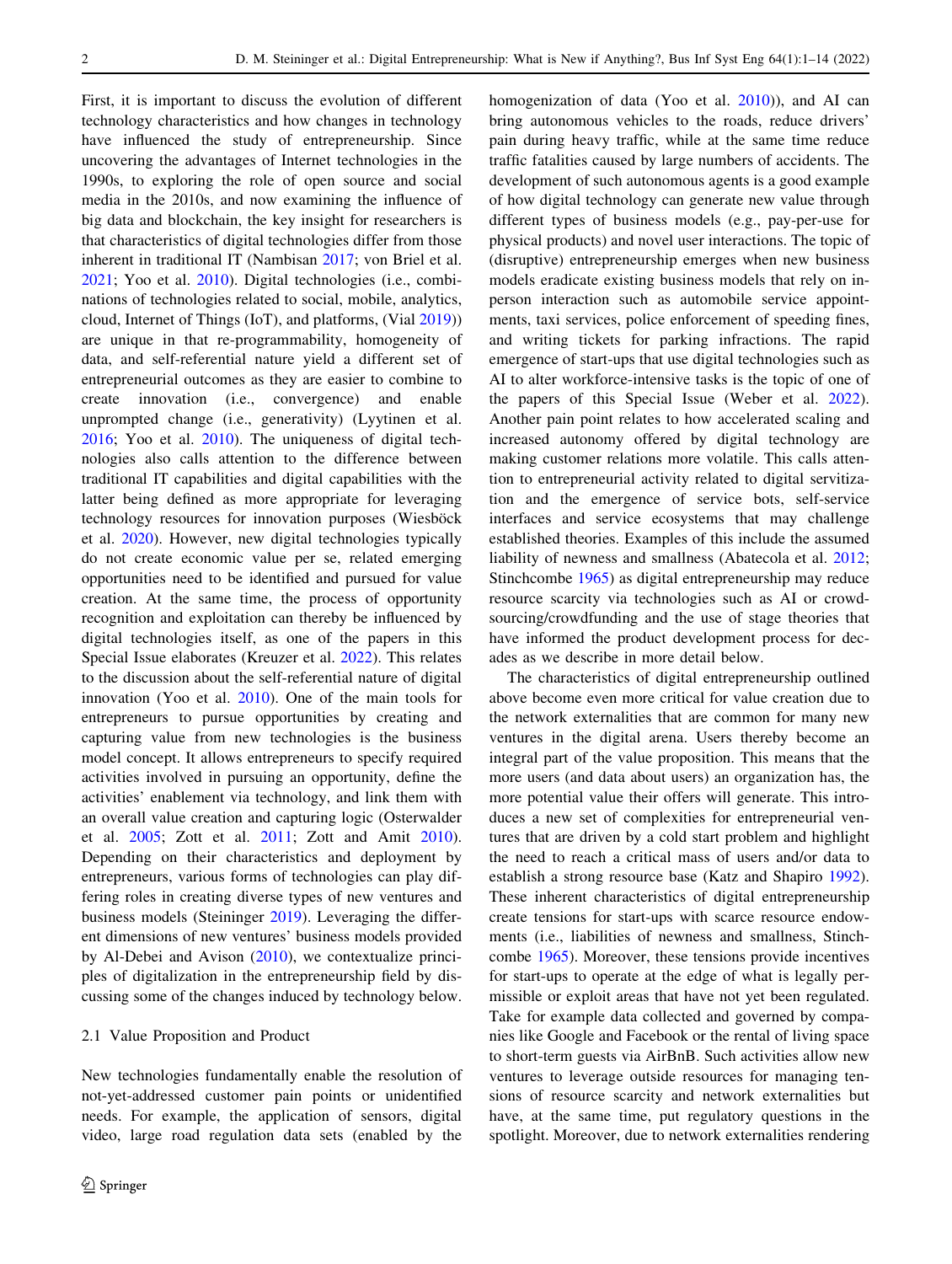such industries as winner-takes-all markets, early movers have often become dominant players with the possibility to build entire ecosystems (leveraging the convergence of digital technologies and their modular layered architecture, Lyytinen et al. [2016](#page-12-0); Yoo et al. [2010\)](#page-13-0) and thereby establishing new roles of entrepreneurial actors.

Platforms and two-sided markets are good examples of how digitalization leads to the emergence of new actors. Platforms as intermediaries change how start-ups interact with their suppliers as well as their customers. Equity and reward-based funding platforms, for example, have emerged as important players in entrepreneurial finance bringing together supply and demand sides to help start-ups raise money (Block et al. [2018\)](#page-11-0). In some cases, established providers of entrepreneurial finance (e.g., banks, business angels, venture capital firms) adjust to this development and change their role becoming active players on these platforms as well. Whether (equity) crowdfunding and traditional forms of financing are complements or substitutes has received a lot of interest in the literature (e.g., Drover et al. [2015;](#page-11-0) Moedl [2021](#page-12-0); Signori and Vismara [2018\)](#page-12-0). The answer to this question is of high relevance and depends on the quality of the ventures that get funded and the openness of traditional entrepreneurial finance providers towards crowdfunding. The gig or sharing economy is another example where digital technology has had a strong impact on entrepreneurship (Burtch et al. [2018\)](#page-11-0). Digital platforms such as Uber and 99designs give freelancers or solo-entrepreneurs the opportunity to offer their services to a wide range of customers or users and increase their potential reach and market size. The negative consequences include increased dependence on the platforms and increased competition with negative impact on margins and profitability (Ahsan [2020\)](#page-11-0). As with the example of crowdfunding platforms, established providers of services need to create platforms themselves, push for regulation (see below), or become active on the platforms. The common thread in these examples is that digital technology has led to a change from a set of pre-defined actors (e.g., suppliers and users of a product or service) to a platformbased network or ecosystem that organizes transactions between an evolved set of different parties and/or user groups.

# 2.2 Value Architecture and Network

It was mentioned earlier that new digital technologies do not create economic value per se, but fully digital business models (e.g., cloud services) in the narrow sense can leverage digital technologies for value creation, capture, and delivery (Steininger [2019\)](#page-12-0). This creates changes in many parts of the value architecture and network dimensions of the business model. First, technological (i.e., digital) infrastructure within and across firms becomes crucial for digital entrepreneurs to create value. We thereby see a tendency that regions or countries with weaker digital infrastructure and standards become places that create less opportunities for digital entrepreneurs or at least make their road to success more troublesome (Tongia [2007](#page-12-0)). On a regional level, digitalization can lead to regional inequality (Haefner and Sternberg [2020\)](#page-11-0). Relating this to the digital divide we can refer to the ''digital access divide'' where access for organizations or individuals to exploit digital opportunities is limited through missing or weak infrastructure (Wei et al. [2011\)](#page-12-0). This can be worsened via missing or thwarting regulation and standard-setting, as mentioned in the interview of this Special Issue (Steininger [2022](#page-12-0)).

Second, and further following the idea of the digital divide, new capabilities (i.e., digital capability divide, Wei et al. [2011\)](#page-12-0) are needed by digital entrepreneurs to successfully establish new digital business models. Agile and user-centric thinking enable ''ever-in-the-making'' products and new measures are needed to secure such offerings and ensure their constant availability, particularly for services delivered via the cloud (Lehmann and Recker [2022](#page-11-0)). Moreover, the ubiquity of digital products and services combined with lower propensity to pay strong salaries (due to scarce resources) on the one hand and scarce labor supply on the other, leads to higher demand for new forms of distributed work. This demand is heightened by the scarcity of digital experts, the COVID-19 pandemic, as well as the tendency of start-ups to recruit development teams in regions of the world where the supply of such experts is higher and wages are more affordable. As such, entrepreneurs depend on digital tools to streamline the work of team members spread across regions and this dispersed way of working requires different leadership capabilities of entrepreneurs to onboard employees and keep them updated and motivated (Petry [2018\)](#page-12-0). One way that has become prominent during the last years is to approach this challenge by ''working out loud'' and "leading out loud" (Bartlett [2016;](#page-11-0) Stepper [2015](#page-12-0)) enabling more transparency of work and decisions in distributed teams.

Third, leveraging the multi-layered architecture of digital innovations (Yoo et al. [2010](#page-13-0)), the value creation and delivery have often become much more dependent on partners that contribute to a full user experience. For example, most digital start-ups rely on cloud infrastructure (e.g., Amazon's AWS) as opposed to running their own data centers and thereby become very dependent on these providers. Moreover, when entrepreneurs enter a market by participating in an ecosystem (e.g., Google Play Store, Apple App Store), they must learn how to adhere to the governance rules and adopt business model configurations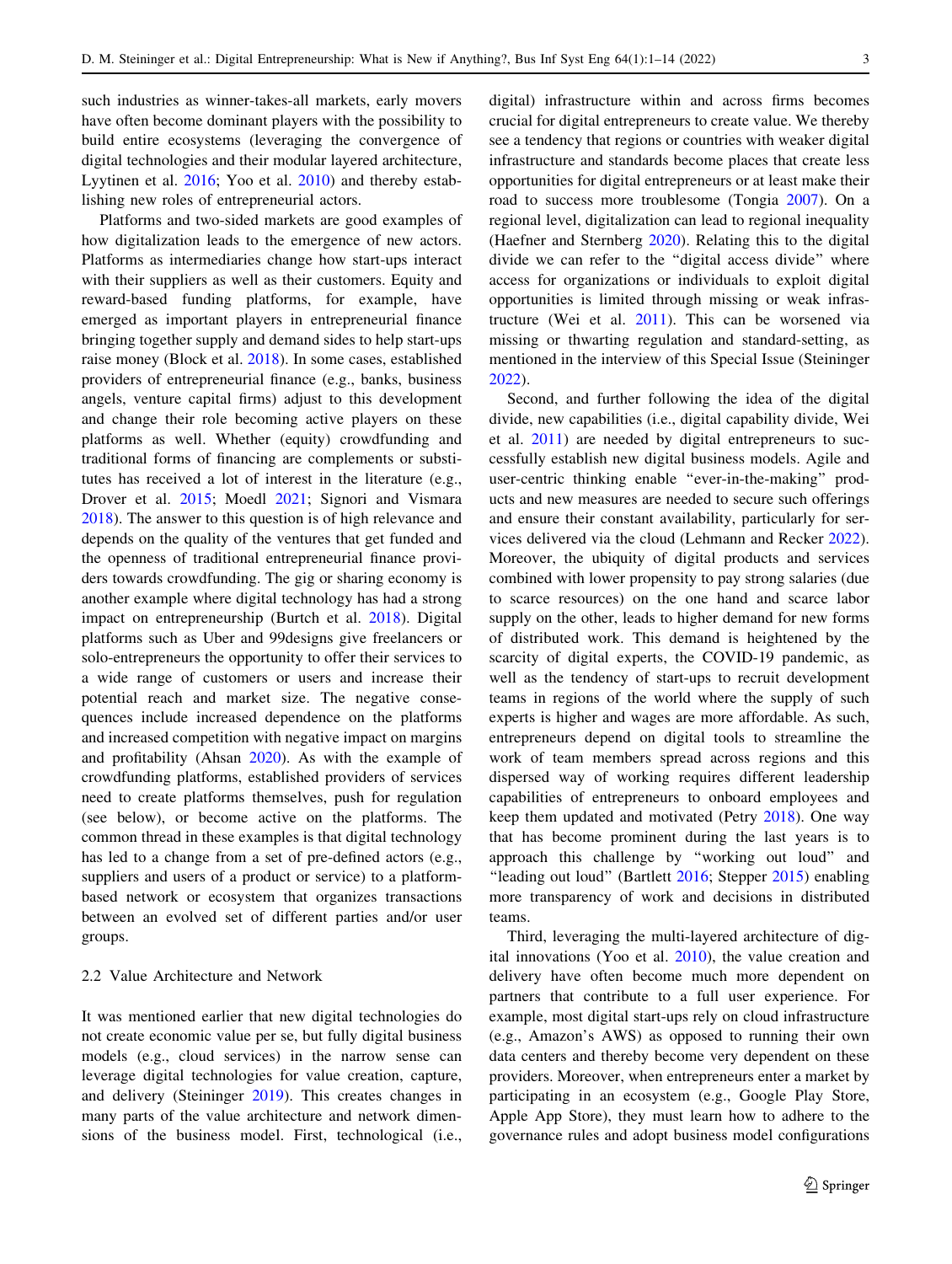provided by the ecosystem. Particular challenges can arise when they are banned from further participation in the ecosystem (e.g., through changes in the governance) or threatened by ecosystem providers that introduce their own, competing technology or app. In this reign, ecosystem dominance can also shift competition and thereby hinder innovation, which makes regulation a very important, yet underdeveloped, aspect of digital entrepreneurship.

# 2.3 Value Finance

Many digital new ventures struggle to find a viable revenue model due to the inherent characteristics of their value proposition. For example, Twitter struggled for over a decade to seek a sustainable way to monetize the users it amassed (Mangalindan [2010;](#page-12-0) Urstadt [2008\)](#page-12-0). This struggle is particularly challenging when building business models in markets with network externalities due to the tension that exists between scarce resources (and therefore a need to monetize) and the critical mass of users that needs to be reached. Making a wrong decision in the early stages of such new ventures can create long-time path dependencies that leave a start-up struggling. Hence, it is critical to understand that pricing schemes have to be set very carefully in such contexts; specifically, start-ups need to either price below or extend/enrich the network value. If the pricing scheme is wrong, new ventures will experience a slow-down in user growth that can destroy long-term competitiveness. An example of a start-up that managed these tensions well is LinkedIn. On the one hand, they acquired several funding rounds to support network growth and provide free access to the large regular user base (i.e., pricing below network value). On the other hand, they introduced highly-priced memberships for recruiters that would gain much more value from using the network than regular users and in turn add value to the network by providing job offers. This allowed LinkedIn to speed up network growth while monetizing a specific customer segment as a primary source of income (Steininger et al. [2013\)](#page-12-0).

Closely related to such questions of monetization are challenges of start-ups to raise funding. As seen with the example of LinkedIn, being able to raise enough capital over long time periods can be particularly crucial for digital entrepreneurs to grow a critical mass of users. However, digital means have enabled new ways of funding such as crowdfunding or Initial Coin Offerings (ICOs) that can also act as market tests (Block et al. [2021](#page-11-0); Maier et al. [2021;](#page-12-0) Viotto da Cruz [2018\)](#page-12-0). As such, digital technologies have shifted power and transparency in new venture funding. For example, in ICOs, founders can often preselect investors based on their a priori inputs into the development of a project within private token sales. This can put start-ups in previously unprecedented position of strength. However, crowdfunding and ICOs can also provide overwhelming amounts of resources (i.e., overfunding) that leave start-ups struggling to manage sudden high inputs and demand, a phenomenon that was not known prior to the introduction of digital ways of funding new ventures (Bruckner et al. [2021\)](#page-11-0). A new transparency introduced by the need of crowdfunding to openly and frequently communicate about current status and product development has put new ventures under pressure. They now need to find ways to use slim resources to engage more with the public and manage related issues such as online firestorms. Moreover, investors expect much more transparency of day-to-day business activities to be made available via digital channels (e.g., Slack) further increasing the workload of entrepreneurs to handle these demands (Steininger [2022\)](#page-12-0).

#### 2.4 Value and the Development Lifecycle

From a non-digital perspective, the life cycle of start-ups from conception to stability remains relatively the same. Successful market entry still expects new ventures to evolve in some form of pre-launch, initial launch, early growth, scaling and establishment (Kazanjian and Drazin [1990](#page-11-0); Srivastava and Shainesh [2015\)](#page-12-0). However, the ambivalent properties of digital technology (Kallinikos et al. [2013](#page-11-0)) has changed the overall speed of this lifecycle and offers a refined set of entrepreneurial strategies to adapt to the changing business context. In terms of speed, digital technology's inherent capacity to manage uncertainty drastically reduces the time and effort required to generate and evaluate ideas (Steininger and Gatzemeier [2019](#page-12-0)), develop and frame the opportunity, and prototype and launch a viable product or service (von Briel et al. [2018](#page-12-0)). Inherent in the speed is a fundamental change in assumptions that new ventures can enter the market with inherently unfinished products or services (McDonald and Eisenhardt [2020\)](#page-12-0). Digitally enabled or fully digital products thereby tend to be ''never-finished'' or ''always beta'' versions. On the one hand, this allows positive effects such as over-the-air updates or bug-fixes for digitally-enabled physical products (e.g., Tesla often fixes bugs in their cars via over-the-air updates). On the other hand, it also poses new challenges to start-ups to enable continuous development and deployment of updates during runtime without outages (e.g., cloud software) as the authors of one of this Special Issue's papers study (Lehmann and Recker [2022](#page-11-0)). Dropbox is a good example of this as their initial offering was an introductory video and sign-up function only. They leveraged technology to capture and evaluate customer feedback and used feedback to create new features and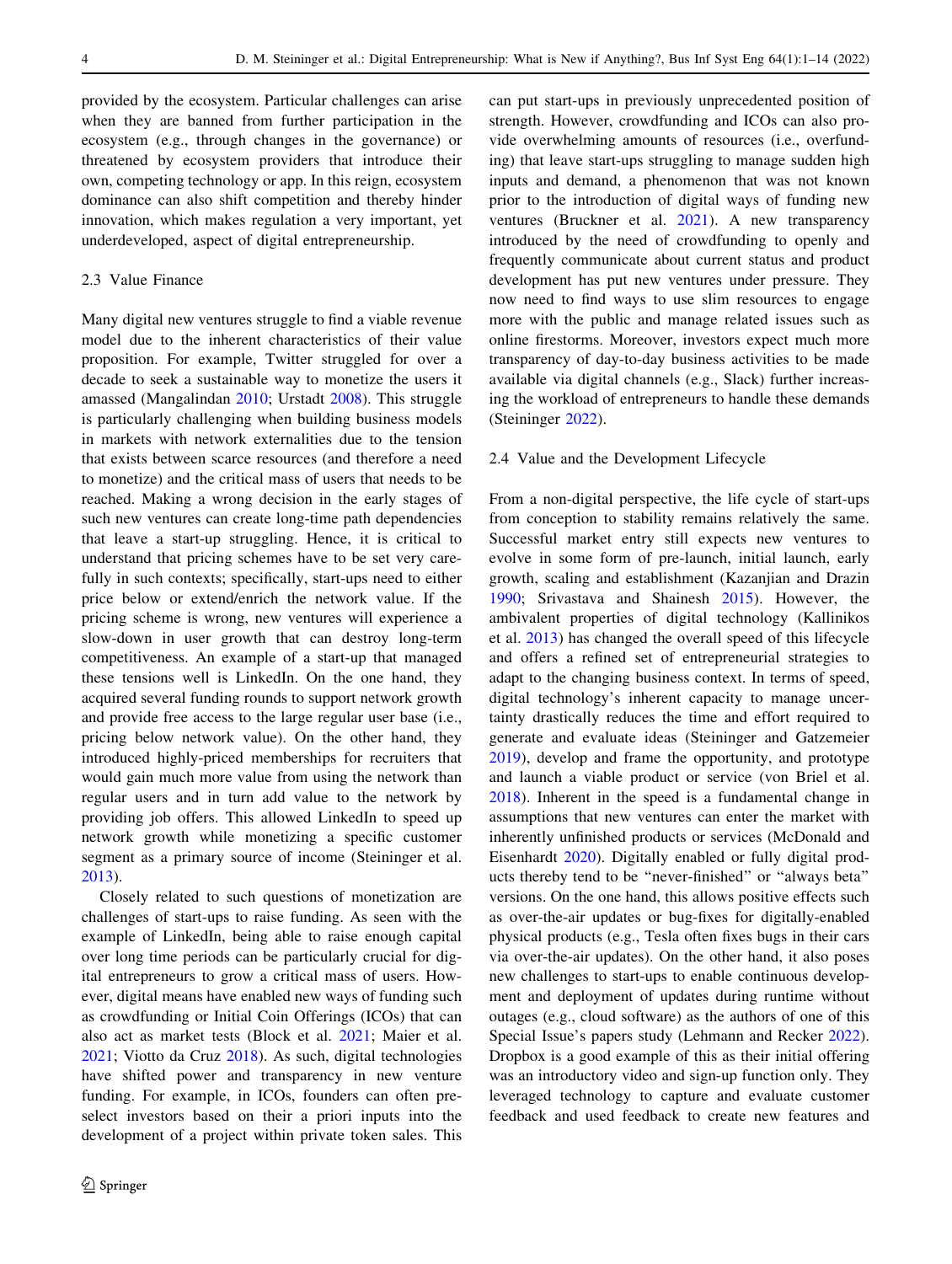functionality beyond the early stages of the lifecycle and implement changes into a running service.

At the core of the refined set of strategies are new assumptions that emerge from the fact that properties inherent in digital technologies can change the form, function or purpose of how technology is used. Take for example the influence of social media fundamentally changing the way start-ups interact with potential customers (de Zubielqui and Jones [2020](#page-11-0)). For entrepreneurial ventures in non-technology based sectors, leveraging technology to speed up the lifecycle and alter strategies is definitely more novel and new. However, even for technology-based ventures, digital technologies continue to extend the realm of possibility as demonstrated by papers in this Special Issue.

Related and also strongly impacting product innovation processes, managing intellectual property (IP) is often rendered more complex and sometimes almost impossible for digital products or services (Miric et al. [2019](#page-12-0)). This depends strongly on a start-up's country of origin and its legislation. Software patents, for example, are much more prevalent in the US than in Europe (Leifeld and Haunss [2012\)](#page-11-0). Typical approaches related to patent-driven spinoffs in high-tech contexts thereby become much less important if not fully obsolete. This challenges several streams of innovation and entrepreneurship research that have applied the numbers and citations of patents as important proxies to measure (innovation) success and the value of high-tech firms (Harhoff et al. [2003\)](#page-11-0).

A strong tension in product innovation that has gained more and more prominence during the last few years is the trade-offs between ethical and value-creating use of private user data. Specifically, adhering to strict privacy regulation on the one hand and creating a strong value proposition by enhancing the user experience on the other hand. Examples can be found in social media start-ups that rely on advertising business models that require the use of fine-grained data for targeting. There is clear evidence that the more control social media platforms give to their users (e.g., who can use and see their data), the more content the users will share in the network (Steininger [2016\)](#page-12-0). These paradoxical tensions make product and service development for digital start-ups even more complex as they need to provide value to users and capture value for the firm while at the same time align with regulations of the target market.

## 2.5 Value-Based Policy and Recognition

Policy makers consider entrepreneurship to be an important determinant of economic growth and development, hence the motivation to support entrepreneurship through public policy. However, the positive impact of entrepreneurship is not a sufficient justification. Many of the most successful start-ups responsible for innovation and growth are created without public support and taxpayer's money (Shane [2009](#page-12-0)). Entrepreneurship policy needs a strong economic rationale based on market failure/imperfection or positive externalities (Acs et al. [2016\)](#page-11-0). Digital entrepreneurship changes the rationales and functioning of entrepreneurship. As we describe below, regulatory work becomes particularly important as it strongly impacts the scope of action for entrepreneurs, opens up new opportunities, and shifts startups in a certain direction.

Entrepreneurship policy is concerned with market concentration and monopolistic behavior by incumbent firms that may limit market entry and can have negative effects on innovation and competition. This danger is increased with digital markets where technologies and inherent characteristics of platforms and platform ecosystems often enable exponential user and network (value) growth leading to lock-in situations for users and winner-takes-all markets. Hence, there is an increased need for entrepreneurship policy to create an equal playing field for start-ups versus tech giants such as Amazon or Google.

To make matters more difficult, platform monopolies can typically combine their data and services allowing another type of monopoly (i.e., data monopoly) that hinders further competition. Potential problems arise when only one venture can leverage these data via AI to improve user experience and value. This can start the ''virtuous cycle of AI'' (i.e., more and better data, leading to better product, leading to even more users) (Ng [2019](#page-12-0)) and manifest the monopolies (Gregory et al. [2021\)](#page-11-0). Hence, (digital) entrepreneurship policy should not only focus on providing equal access to networks and their users, but also equal access to data generated by and through these networks. Overall, the vast potential of data collection enabled by new technologies (e.g., IoT, sensors) and platform business models has not only created opportunities for entrepreneurs, but also highlighted the importance of IT security and privacy as well as questions of data ownership and access. Regulators across different parts of the world have approached these types of challenges very differently. While winner-takes-all markets have seldomly been clearly identified and regulated as monopolies, privacy regulation has been the focus of several regulators. As the United States installed relatively liberal privacy protection (which enabled the upsurge of dominating new players of a datadriven economy), European countries adopted a much more restrictive approach with the General Data Protection Regulation (GDPR). Restrictive regulation prevented several types of data-driven business models in Europe; however, these restrictions also created new opportunities for start-ups targeting privacy sensitive customers. For example, with every privacy breach or data leak, concerned customers of US cloud services kept moving their data to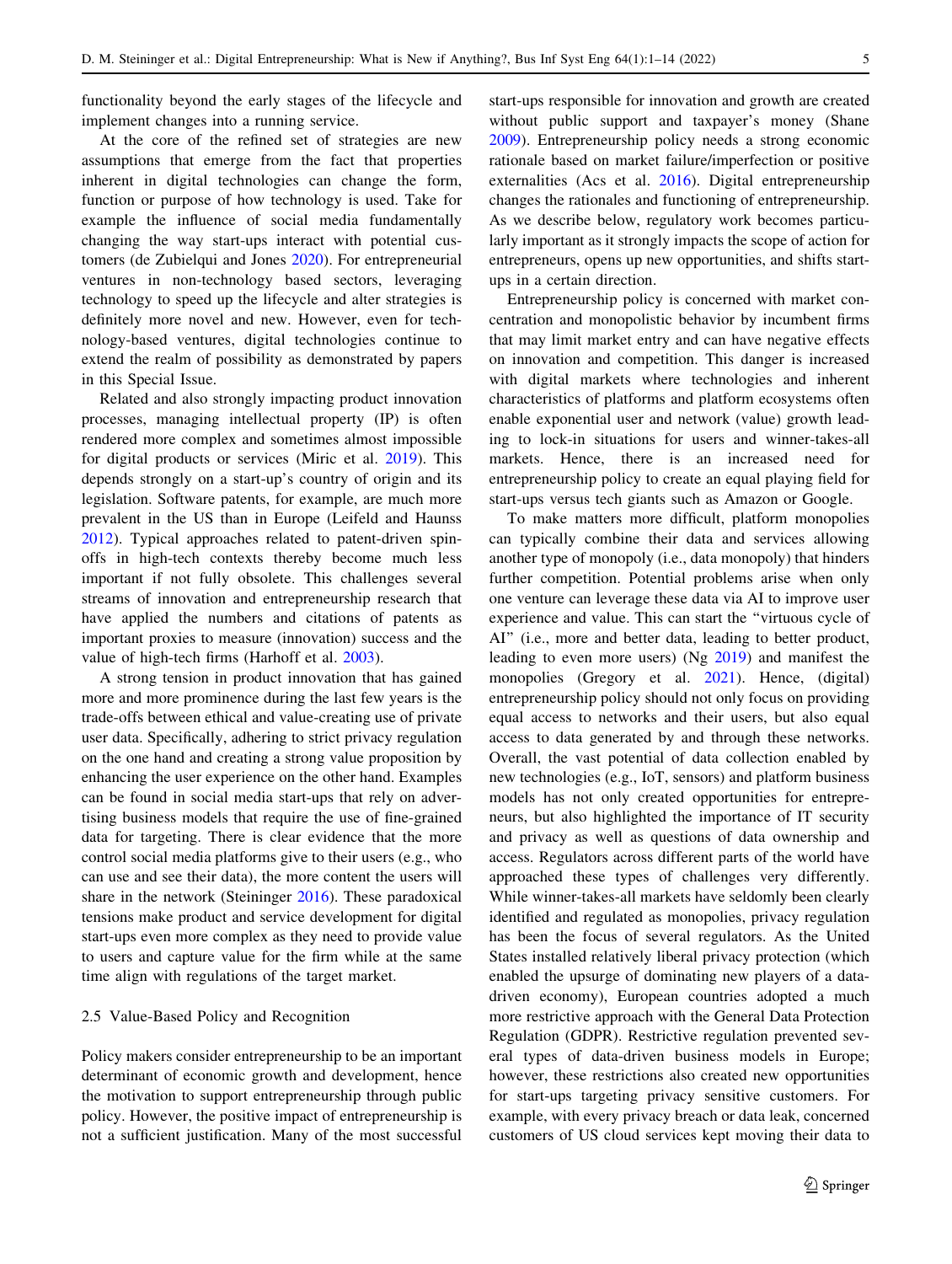firms that provided GDPR conform, encrypted cloud services hosted on European servers.

Next to entry barriers, entrepreneurship policy is also concerned with information imperfections arising from information asymmetries between start-ups and their resource providers. While digitalization has generally facilitated the provision of badly needed resources for startups through new intermediaries in the form of crowdfunding or digital labor platforms, it also creates challenges for entrepreneurs with digital products and services. As noted above, it is challenging to protect digital products and digital knowledge through intellectual property rights and other forms of protection such as secrecy. This can create a problem for digital start-ups to raise capital from banks and other traditional providers of corporate finance. Hence, there is an increased need for venture capital and other forms of entrepreneurial finance. This need is further strengthened by the winner-take-all logic that exists in most digital markets, where start-ups need to scale up fast. To what extent governmental venture capital (Brander et al. [2015\)](#page-11-0) is needed or the provision of entrepreneurial finance should be supported through tax breaks (Keuschnigg and Nielsen [2003\)](#page-11-0) or other forms of (in)direct subsidies is a question of high interest. In any case, many governments around the world have created specialized funds and various forms of tax subsidies to support (digital) entrepreneurship and innovation.

Finally, entrepreneurship in combination with innovation policy is concerned with positive externalities and knowledge spillovers from start-ups and their knowledgebased innovations. Knowledge, and to some extent also innovation, is a public good and spills over from one firm to another firm. Entrepreneurship policy aims to facilitate these spillovers to foster innovation and growth on the macro level. This implies that for digital products and services, the underlying code, data and algorithms should be made transparent and publicly available. In this way, digital entrepreneurship policy goes hand in hand with open source and open data policy.

## 3 The Articles in the Special Issue

Moving now from the general trends of digital entrepreneurship research to the more specific studies chosen for the Special Issue (for an overview see Table [1](#page-6-0)), the articles draw from varied settings and phenomena and analyze how entrepreneurs are using digital technologies to bring changes in entrepreneurial processes, innovation, competencies, control, financing, institutions and ecosystems (Block et al. [2021](#page-11-0); Cram et al. [2016;](#page-11-0) Hoegen et al. [2018;](#page-11-0) Nambisan [2017;](#page-12-0) Sussan and Acs [2017;](#page-12-0) Veit et al. [2014;](#page-12-0) von Briel et al. [2021\)](#page-12-0). As lack of conceptual clarity and unclear boundary conditions are common challenges faced by digital entrepreneurship scholars, our chosen set of articles are all conceptual. Two literature reviews aim to extend theory (Kreuzer et al. [2022](#page-11-0)) and explore the roots of digital entrepreneurship to problematize the field and offer future research directions (Kollmann et al. [2022\)](#page-11-0). Two papers report on case studies that were conducted to explore the importance of context in digital entrepreneurship (Keller et al. [2022](#page-11-0)) and build theory to explain postlaunch product development in digital ventures (Lehmann and Recker [2022](#page-11-0)). The final paper develops a taxonomy from a case base of 100 start-ups that illustrates different ways AI can change business models (Weber et al. [2022](#page-12-0)).

The entrepreneurship phenomena studied range from intrapreneurship within incumbent firms, to start-ups, to studying a specific stage (i.e., opportunity recognition) in the entrepreneurial process. Papers explore topics such as dispersed agency, blurred boundaries, digital capabilities, digital product development, and the evolution from Internet entrepreneurship to digital entrepreneurship and stages in between. One paper is atheoretical (Kollmann et al. [2022\)](#page-11-0), two apply existing theory (Keller et al. [2022](#page-11-0); Kreuzer et al. [2022\)](#page-11-0), and two aim to build new theory by developing a taxonomy of AI business models (Weber et al. [2022\)](#page-12-0) and a conceptual model of continuous postlaunch product development (Lehmann and Recker [2022](#page-11-0)). Now that the general trends have been described, a brief summary of each article is provided.

Kollmann et al.'s 'Eras of Digital Entrepreneurship: Connecting the Past, Present, and Future' conducts a scoping literature review combined with the technique of problematization to understand the roots and historical development of digital entrepreneurship research. Its focus is on how different digital phenomena such as Internet technology, social media, cloud computing, and blockchain have been covered and treated in the entrepreneurship literature. The result is a timeline displaying the history of digital entrepreneurship (research) going back to the early 90's. It thereby contributes to an understanding how digital entrepreneurship as a research field has emerged in parallel to the diffusion of digital technologies and important practical events.

Drawing on insights from a single case study, Keller et al. establish 'Pathways to Developing Digital Capabilities within Entrepreneurial Initiatives in Pre-Digital Organizations'. One may deem this paper to be more aligned to digital transformation; however, the four pathways for developing digital capabilities are helpful in examining how new business models eradicate existing business models. Authors link their results to expand theory on digital capability development and provide practitioners with guidance on when using each pathway is appropriate.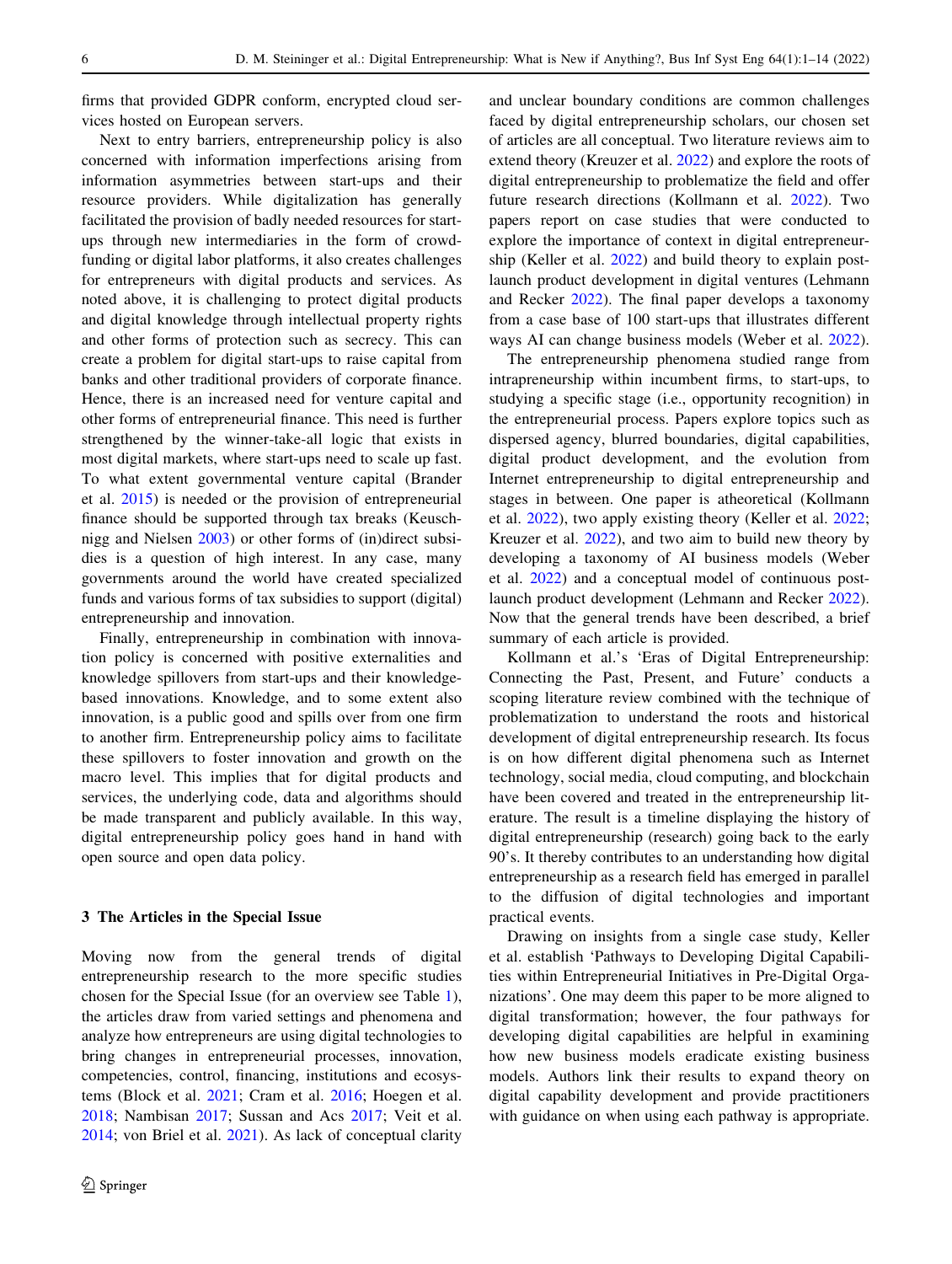| Title                                                                                                                                | Link to<br>entrepreneurship                                                                                                                                                                         | Digital phenomenon                                                                                                                                                                                                                   | Theory                                                                                                                                                                                                 | Method                                                                                                                                             | Contribution                                                                                                                                                                                                                                                  |
|--------------------------------------------------------------------------------------------------------------------------------------|-----------------------------------------------------------------------------------------------------------------------------------------------------------------------------------------------------|--------------------------------------------------------------------------------------------------------------------------------------------------------------------------------------------------------------------------------------|--------------------------------------------------------------------------------------------------------------------------------------------------------------------------------------------------------|----------------------------------------------------------------------------------------------------------------------------------------------------|---------------------------------------------------------------------------------------------------------------------------------------------------------------------------------------------------------------------------------------------------------------|
| Eras of Digital<br>Entrepreneurship –<br>Connecting the<br>Past, Present, and<br>Future                                              | Reviewing the broader<br>entrepreneurship<br>literature from early<br>90 s starting with the<br>emergence of Internet<br>technology as the first<br>relevant enabler of<br>digital venture creation | The paper studies how<br>different digital<br>phenomena (Internet<br>technology, social<br>media, cloud<br>computing,<br>blockchain) have been<br>treated in the literature                                                          | The paper does not<br>have a theory<br>contribution. It is<br>descriptive and tries to<br>understand how the<br>phenomenon of digital<br>entrepreneurship is<br>treated in the literature<br>over time | Scoping literature<br>review and<br>technique of<br>problematization to<br>understand the roots<br>and historical<br>development of DE<br>research | Contributes to research<br>at the intersection<br>between<br>entrepreneurship and<br>information systems<br>literature by providing<br>new insights into the<br>eras of digital<br>entrepreneurship from<br>the past to the present<br>and into the future    |
| Pathways to<br>Developing<br>Digital<br>Capabilities within<br>Entrepreneurial<br>Initiatives in Pre-<br>Digital<br>Organizations    | <b>Explores</b><br>entrepreneurial<br>initiatives (EIs) in pre-<br>digital organizations<br>(PDOs) to<br>conceptualize digital<br>intrapreneurship                                                  | Use of digital<br>technologies to create<br>new capabilities and<br>explain how digital<br>capabilities enable the<br>creation of new<br>products, services, and<br>business models                                                  | Applies organizational<br>identity theory to<br>contribute to research<br>on the relationship<br>between IT and<br>organizational identify                                                             | Single case study<br>FoodLtd                                                                                                                       | Identify different<br>pathways for<br>developing digital<br>capabilities and<br>explain how managing<br>a portfolio of pathways<br>can enable digital<br>transformation                                                                                       |
| The Effects of<br>Digital<br>Technology on<br>Opportunity<br>Recognition                                                             | Expand the impact of<br>digital technology on a<br>stage of the<br>entrepreneurial<br>lifecycle, specifically<br>opportunity<br>recognition                                                         | The paper explores<br>how digital technology<br>can enable opportunity<br>recognition under<br>conditions such as<br>dispersed agency and<br>blurred boundaries                                                                      | Results extend<br>opportunity<br>recognition theory by<br>illuminating the<br>influence of digital<br>technology                                                                                       | Literature review,<br>case study and<br>validation<br>interviews                                                                                   | Introduce a new<br>conceptual model that<br>differentiates direct<br>and transitive effects<br>of digital technology<br>on opportunity<br>recognition                                                                                                         |
| Offerings that are<br>"Ever-in-the-<br>Making" - How<br>Digital Ventures<br>Continuously<br>DevelopTheir<br>Products After<br>Launch | Concepts such as<br>effectuation, lean start-<br>up and business<br>modelling                                                                                                                       | Design/development<br>of (digital) products/<br>offerings by digital<br>ventures. Adaptation<br>of these offerings<br>when new<br>market/customer<br>information becomes<br>available and the<br>product is already in<br>the market | The paper does not<br>apply a specific theory<br>but leverages literature<br>on product<br>development in digital<br>ventures                                                                          | Multi-case study,<br>grounded theory,<br>inductive                                                                                                 | Identification and<br>description of three<br>designing mechanisms<br>that explain<br>continuous post-<br>launch product<br>development in digital<br>ventures: deploying<br>complementary digital<br>objects, architectural<br>amplification, and<br>porting |
| AI Startup<br>Business Models -<br>Key<br>Characteristics and<br>Directions for<br>Entrepreneurship<br>Research                      | Business model types<br>of AI startups,<br>differences of AI<br>startup business<br>models to traditional<br>IT-related business<br>models                                                          | The influence of AI on<br>entrepreneurial<br>activity                                                                                                                                                                                | No specific theory<br>applied, builds on<br>literature related to<br>business models and<br>value creation logic                                                                                       | Taxonomy<br>development<br>approach of<br>Nickerson et al.<br>(2013)                                                                               | A taxonomy of AI<br>business model<br>characteristic and<br>archetypes. Discussion<br>of differences that AI<br>brings to business<br>models and identifies<br>future research<br>directions                                                                  |

<span id="page-6-0"></span>

|  |  | Table 1 Digital Entrepreneurship (DE) articles of the special issue |  |  |  |  |  |
|--|--|---------------------------------------------------------------------|--|--|--|--|--|
|--|--|---------------------------------------------------------------------|--|--|--|--|--|

Kreuzer et al.'s 'The Effects of Digital Technology on Opportunity Recognition' draws on insights from a comprehensive literature review validated by real-world case studies to explain how and why digital technologies alter the way organizations identify new opportunities. Their findings contribute to earlier research that investigated the nature of entrepreneurship enabled by digital technology (von Briel et al. [2021](#page-12-0)) by examining digital phenomena through the lens of opportunity recognition theory. The result of their study is a new theoretical model that calls attention to the relationship between digital technology and opportunity recognition. Specifically, their model differentiates two effects (direct and transitive) and evidence is provided to demonstrate how effects differ based on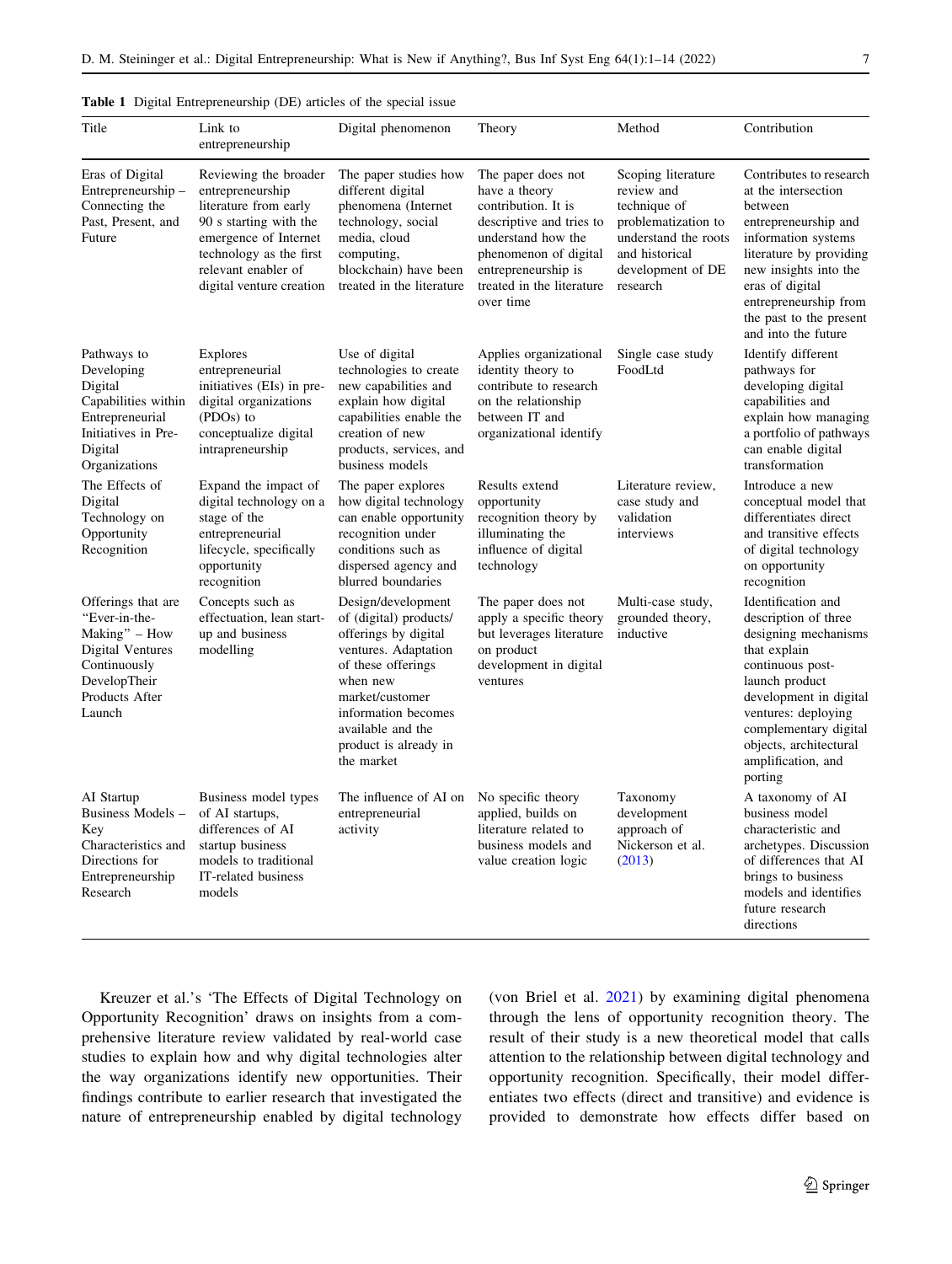dispersed agency and blurred boundary conditions as underlying digital phenomena.

Recker and Lehmann's 'Offerings that are ''Ever-in-the-Making'': How Digital Ventures Continuously Develop' uses an inductive multi-case study to understand how digital technologies change entrepreneurial processes and outcomes. They identify and describe three design mechanisms (deploying complementary digital objects, architectural amplification, and porting) how digital ventures adapt their offerings when new information about customers and/or markets becomes available. The study connects to the wider business modelling literature and to popular entrepreneurship concepts such as effectuation and the lean start-up method.

Using a taxonomy development method, Weber et al. provide a classification of AI start-ups in their paper 'AI Start-Up Business Models – Key Characteristics and Directions for Entrepreneurship Research'. They thereby relate to the literature stream on data-driven business models and contribute four different patterns of AI startups' business models. First, the ''AI-charged Product/Service Providers'' offer services or products that have readily trained AI models embedded and can run without much configuration, such as packaged software for detecting prohibited items at airports. Second, the ''AI Development Facilitators'' provide development kits and interfaces to their customers for the simple specification and implementation of customized AI solutions with little IT expertise (e.g., build-your-own-chatbot). Third, the ''Data Analytics Providers'' help their customers in leveraging large internal and external data sources for better decision making (e.g., maintenance decisions for machines). Fourth, the ''Deep Tech Researchers'' drive the development of fundamental AI models and algorithms, which can be used by their customers to develop AI solutions using them. Based on these insights, the authors then discuss how AIdriven business models are different from traditional ITrelated business models. They argue that AI capabilities allow new types of value creation by solving different customer pain points, that data can thereby play new and different roles, and that AI can bring an overall change in business logic through integrating complex mechanisms.

## 4 Moving the Research Agenda Forward

## 4.1 What has Not Changed?

Despite the many changes described above, some characteristics of entrepreneurship remain stable. Digital or not, the process of entrepreneurship is about the existence, discovery, and exploitation of entrepreneurial opportunities (Shane and Venkataraman [2000](#page-12-0)). While the emergence, forms and natures of entrepreneurial opportunities, as well as its mode and speed of exploitation, may have changed fundamentally in digital times, the basic process of opportunity discovery remains similar in digital or nondigital entrepreneurship. An entrepreneurial opportunity needs to be recognized as such. That is, an individual needs to learn about its existence and attach economic and/or social value to it. Only a subset of the population has the characteristics needed to discover such opportunities. Entrepreneurship research suggests two broad factors influencing the probability of opportunity discovery, namely prior information needed for opportunity identification (collected through various forms of education and experience) (Shane [2000\)](#page-12-0) and cognitive or psychological properties necessary for opportunity valuation (Gielnik et al. [2014](#page-11-0)). Entrepreneurs differ from other individuals in these important aspects and this is true for digital and nondigital entrepreneurship alike.

Another aspect that has not changed in digital versus non-digital entrepreneurship is the decision to exploit opportunities. When deciding to exploit an opportunity, individuals weigh the benefits or value of the opportunity against the opportunity cost of doing something else. While the exact levels of value and cost may have changed in digital times, the tradeoff decision remains the same. As with opportunity discovery, the exploitation decision is highly subjective and depends on the characteristics of individuals in terms of his or her personality, access to information, and socio-economic situation. Finally, in both digital and non-digital entrepreneurship, there exists a distinction between innovative Schumpeterian and incremental Kirznerian forms of entrepreneurship. (Digital) ventures can be disruptive and through the exploitation of innovative opportunities, destroy existing market equilibria. However, they can also be incremental and exploit Kirznerian-type arbitrage opportunities. This important taxonomy has not changed in digital times. Most likely, the characteristics of individuals pursuing either form of opportunity also remain unchanged. Schumpeter ([1934\)](#page-12-0) describes entrepreneurs as visionary, optimistic, uncertainty tolerant, rational, confident, self-centered and motivated by power and need for achievement. We do not see a reason to believe that these entrepreneurial characteristics required for innovative Schumpeterian entrepreneurship have changed in digital versus non-digital entrepreneurship. The way towards disruption through innovation may have changed due to digitalization, but the fundamental characteristics and motivations of the entrepreneur remain the same. Entrepreneurs who do not possess these characteristics are, in Schumpeter's view, not entrepreneurs but managers solving well-defined problems through planning. Such entrepreneurs or managers exist in both digital and non-digital ventures.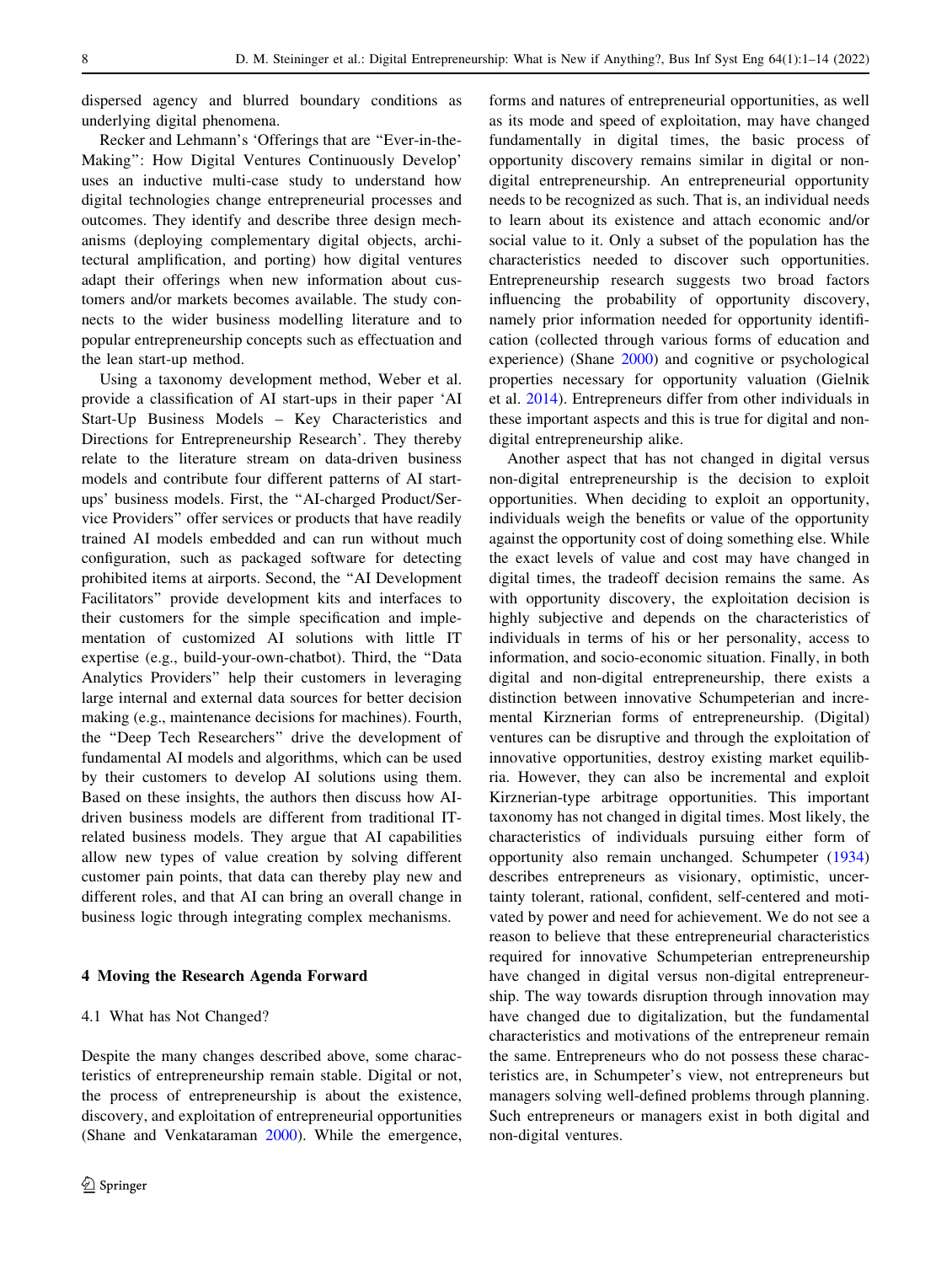# 4.2 What has Changed and Provides Future Research Opportunities?

As outlined in our theory section above, the digitalization and digital entrepreneurship has indeed changed some important taken-for-granted assumptions of entrepreneurship research and practice. As entrepreneurship as a phenomenon and academic discipline is highly interdisciplinary, these changes spill over to neighboring disciplines on the individual (e.g., psychology, well-being and health), firm (e.g., strategy, marketing and finance), industry (e.g., industrial organization), and *macro* levels (e.g., policy, economics, sociology). We will now briefly outline exemplary research questions derived from the novel aspects of digital entrepreneurship described in our theory section. Table [2](#page-9-0) below provides a summary.

New Entrepreneurship Actors: As outlined above, the digitalization and the digital economy have led to the emergence of new players and actors on the supply and demand side as well as new intermediaries. In particular digital platforms are an interesting and powerful new actor as a new form of intermediary. Many digital start-ups have platform business models and digital platforms represent a high share of successful IPOs in recent years. Future research should be concerned with how the particularities of digital platforms change our knowledge about how, when, and in which markets start-ups can disrupt existing industries and markets? This research question is in fact an old one that sites at the intersection of strategy, entrepreneurship, innovation, and industrial organization research. It goes back to Schumpeter ([1934\)](#page-12-0) and his notion of entrepreneurship as creative destruction of existing market equilibria. Schumpeter developed his concept of innovative entrepreneurship in the historical context of industrialization. However, the digitalization and digital platforms have changed the rules of the game and some of his notions about entrepreneurship and innovation may require an update. Hence, future research needs to re-examine what makes digital ventures (platforms) successful? What are their financing, growth, and survival patterns? What particular entrepreneurial and management skills are (no longer) needed? In some B2C markets, digital platforms have created a gig or sharing economy where individuals acting as (solo) entrepreneurs offer their services through a platform. While this gives them a wide reach, this can also create a strong (path) dependency. The gig economy as a phenomenon leads to many new research questions at the intersection of information systems, entrepreneurship, psychology, labor economics, and industrial sociology. Exemplary research questions would be: what are the de-facto and desired socio-demographic and human capital characteristics of gig entrepreneurs?

What form of entrepreneurship is chosen by such entrepreneurs, e.g., hybrid, full-time or portfolio entrepreneurship? What are the consequences of gig entrepreneurship on the entrepreneur's working conditions, well-being, and (mental) health?

New Technologies and Business Models: Creating and capturing value is central to the successful development of new business models. Focusing on changes to the value proposition and product dimension of business models, the homogenization (Yoo et al. [2010\)](#page-13-0) has thereby fostered the crucial role of data as a central element of value creation. This holds for many new digital business models, particularly when looking at AI start-ups as argued in one of the papers of this Special Issue (Weber et al. [2022](#page-12-0)). However, given their liabilities of newness and smallness (Stinchcombe [1965\)](#page-12-0), start-ups do not always have access to required data or need to gather data from their users for value creation. This can be a challenging task for new ventures given their liabilities of newness and smallness (Stinchcombe [1965\)](#page-12-0) and ever-growing privacy regulation (e.g., GDPR). Hence, it might be worthwhile for future research to look into related questions such as: How can digital start-ups successfully balance their need for strong data lakes to create valuable products on the one hand and questions of data privacy (regulatory differences, ethics) on the other hand? Can approaches such as the lean start-up or design thinking help to tackle such challenges? Departing from the firm level, it might also be interesting to look into questions related to: how regulatory differences of regions allow for different types of business models? How do different types of AI start-ups (as provided by Weber et al. [2022](#page-12-0)) emerge? How regulatory differences foster or hinder digital start-up ecosystems?

As ''data and users are the new oil'' when creating value from digital technologies (The Economist [2017\)](#page-11-0), start-ups also face hurdles in the value architecture and network dimensions of their business models. They need capabilities to develop large user bases and related data lakes themselves, or they need to build on top (i.e., piggyback) of the user bases or data sources of external partners (Parker et al. [2016;](#page-12-0) Stummer et al. [2018](#page-12-0)). Hence, the following questions could be of interest in future research: What are the strategies of start-ups to gain data access or gather large training sets given their liabilities? How can they steer and leverage partnerships (e.g., with cloud or crowdsourcing providers) to gain access to such external resources? Can the digital enablement of such external resources theoretically challenge the concept of liabilities of newness and smallness (Stinchcombe [1965](#page-12-0)) for new ventures? Moreover, scarcity of labor and high labor costs drive new ventures to make compromises when hiring talent. Giving additional freedom, such as the free choice of work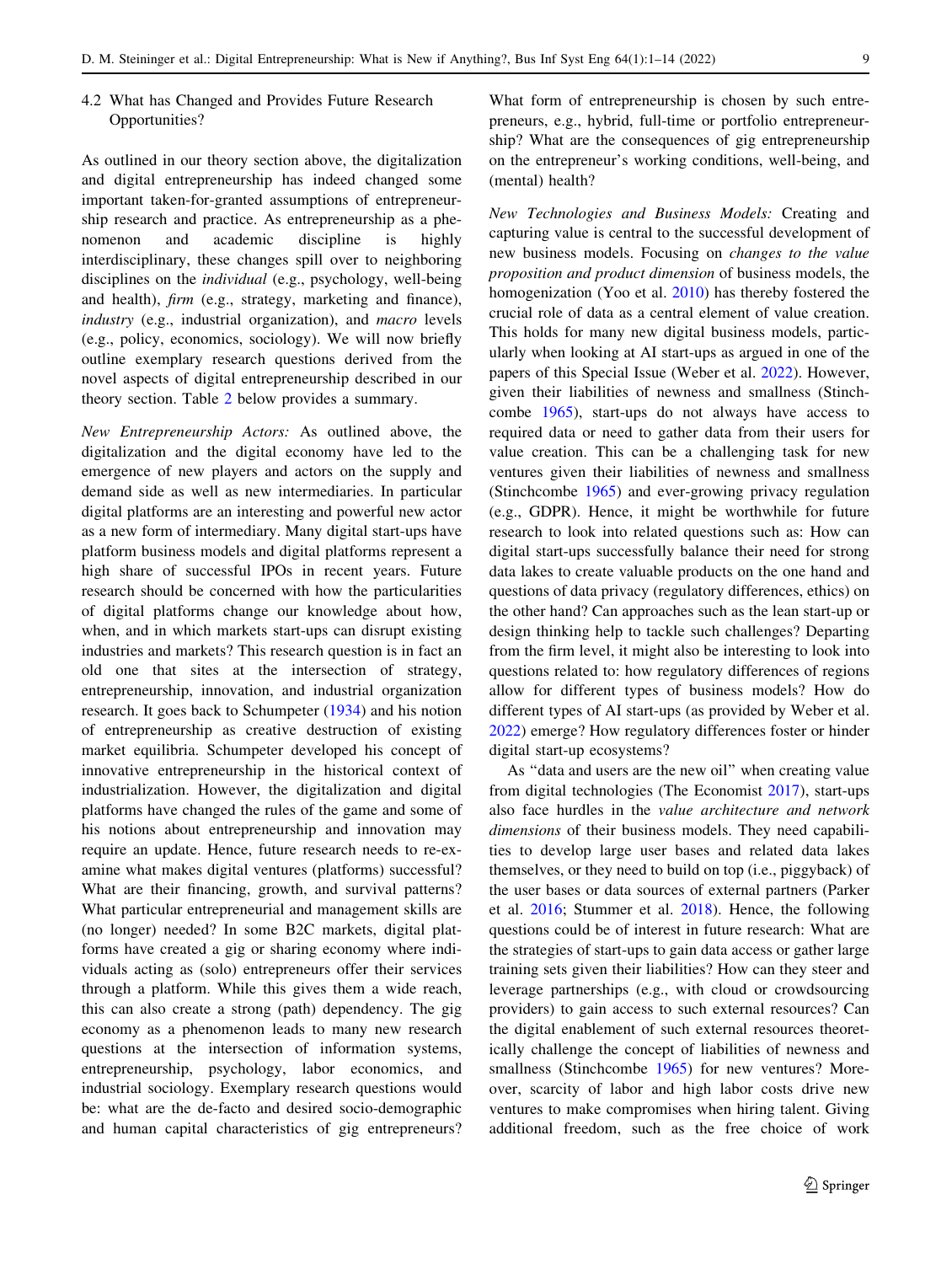<span id="page-9-0"></span>

|  |  |  |  |  | Table 2 A research agenda for digital entrepreneurship |  |
|--|--|--|--|--|--------------------------------------------------------|--|
|--|--|--|--|--|--------------------------------------------------------|--|

| Novel aspect                                                                    | Exemplary research questions derived from the novel aspect                                                                                                                                                                                                                                                                                                                                                                                                                                                                                                                                                                                                                                                                                                                                                                                                                           |
|---------------------------------------------------------------------------------|--------------------------------------------------------------------------------------------------------------------------------------------------------------------------------------------------------------------------------------------------------------------------------------------------------------------------------------------------------------------------------------------------------------------------------------------------------------------------------------------------------------------------------------------------------------------------------------------------------------------------------------------------------------------------------------------------------------------------------------------------------------------------------------------------------------------------------------------------------------------------------------|
| New entrepreneurship actors                                                     |                                                                                                                                                                                                                                                                                                                                                                                                                                                                                                                                                                                                                                                                                                                                                                                                                                                                                      |
| Digital platforms as a new start-up type                                        | Which markets and industries are disrupted by digital platforms? How and when does<br>disruption take place? What makes digital platforms successful? What are the financing,<br>growth, and survival patterns? Who becomes a platform entrepreneur and what<br>entrepreneurial and management skills are needed to establish and grow digital platforms?                                                                                                                                                                                                                                                                                                                                                                                                                                                                                                                            |
| Emergence of the gig economy                                                    | Who becomes active as entrepreneurs in the gig economy and what makes them successful?<br>What are the effects of the gig economy on entrepreneur working conditions, well-being,<br>and (mental) health?                                                                                                                                                                                                                                                                                                                                                                                                                                                                                                                                                                                                                                                                            |
| Changes to development and innovation processes                                 |                                                                                                                                                                                                                                                                                                                                                                                                                                                                                                                                                                                                                                                                                                                                                                                                                                                                                      |
| New digital product management lifecycles                                       | How will the traditional new product development lifecycle change in the presence of<br>digital technologies? What is the role of causality and temporality in entrepreneurial<br>activities? What is the impact of digital technology on proximal milestones, or approximate<br>outcomes? How and when do entrepreneurs use different types of capabilities (IT vs.<br>digital)?                                                                                                                                                                                                                                                                                                                                                                                                                                                                                                    |
| What's new about 'ever-in-the-making' digital<br>products?                      | How is value creation organized and entrepreneurial activities orchestrated when launching<br>a digital product or service that is continuously evolving? What are the conceptual<br>parameters and boundaries conditions that make 'ever-in-the-making' digital products<br>unique? How does 'ever-in-the-making' differ from other related IT constructs (e.g., IT<br>flexibility, enhancements)?                                                                                                                                                                                                                                                                                                                                                                                                                                                                                  |
| New technologies and business models                                            |                                                                                                                                                                                                                                                                                                                                                                                                                                                                                                                                                                                                                                                                                                                                                                                                                                                                                      |
| Changes to the value proposition and product<br>dimension of the business model | How can digital start-ups successfully balance their need for strong data lakes to create<br>valuable products on the one hand and questions of data privacy (regulatory differences,<br>ethics) on the other hand? Can approaches such as the lean start-up or design thinking help<br>tackle such questions? How do differing regulatory settings of regions foster or hinder<br>different types of digital business models or different types of AI start-ups (as provided by<br>Weber et al. 2022) to emerge and thereby foster or hinder digital start-up ecosystems?                                                                                                                                                                                                                                                                                                           |
| Changes to value architecture and network<br>dimension of the business model    | What are the strategies of start-ups to gain data access or gather large training sets given<br>their liabilities of newness and smallness? How can they steer and leverage partnerships<br>(e.g., with cloud or crowdsourcing providers) to gain access to such external resources?<br>Can the digital enablement of such external resources theoretically challenge the concept of<br>liabilities of newness and smallness for new ventures?                                                                                                                                                                                                                                                                                                                                                                                                                                       |
| Changes to the value finance dimension of the<br>business model                 | How can start-ups develop capabilities that are needed to work in dispersed teams on digital<br>offers that are 'ever-in-the-making'? What new types of mindset and skillsets are needed?<br>What new leadership capabilities are required by founders? How can tensions between the<br>need to monetize quickly (due to scarce resources) and the requirement (induced by<br>network externalities) to keep digital services free be managed by start-ups? How and in<br>which contexts can monetization still work without introducing negative path<br>dependencies? What are the impacts of completely digitalized infrastructure, data<br>capabilities, and data access strategies on start-up valuation by investors? How do new<br>digital technologies change investment processes and shift investor-start-up relationships<br>and power structures (for example via ICOs)? |
| Policy and regulation                                                           |                                                                                                                                                                                                                                                                                                                                                                                                                                                                                                                                                                                                                                                                                                                                                                                                                                                                                      |
| Digital policy as entrepreneurship policy and vice<br>versa                     | Which digital policy concepts and instruments promote or hinder digital entrepreneurship?<br>How does entrepreneurship policy interact with digital policy? How do differing privacy<br>regulations impact the entrepreneurial development of regions?                                                                                                                                                                                                                                                                                                                                                                                                                                                                                                                                                                                                                               |
| Access to big data and AI                                                       | How can start-ups be granted access to big data so that they develop AI-based business<br>models? How can and/or should intellectual property rights protect AI-based innovations?                                                                                                                                                                                                                                                                                                                                                                                                                                                                                                                                                                                                                                                                                                   |

location (i.e., working from home) and hiring offshore, can alleviate this challenge (Bradel et al. [2019\)](#page-11-0). At the same time, such dispersed settings and high communicative needs due to continuous deployment can introduce additional challenges in management and leadership. It might therefore be of interest for future research to elaborate on questions such as: How can start-ups develop capabilities that are needed to work in dispersed teams on digital offers that are 'ever-in-the-making'? What new types of mindset and skillsets are needed? What new leadership capabilities are required by founders?

Scarce resources and the inherent characteristics of digital technologies also dominate challenges in the value finance dimension of start-ups' business models. Digital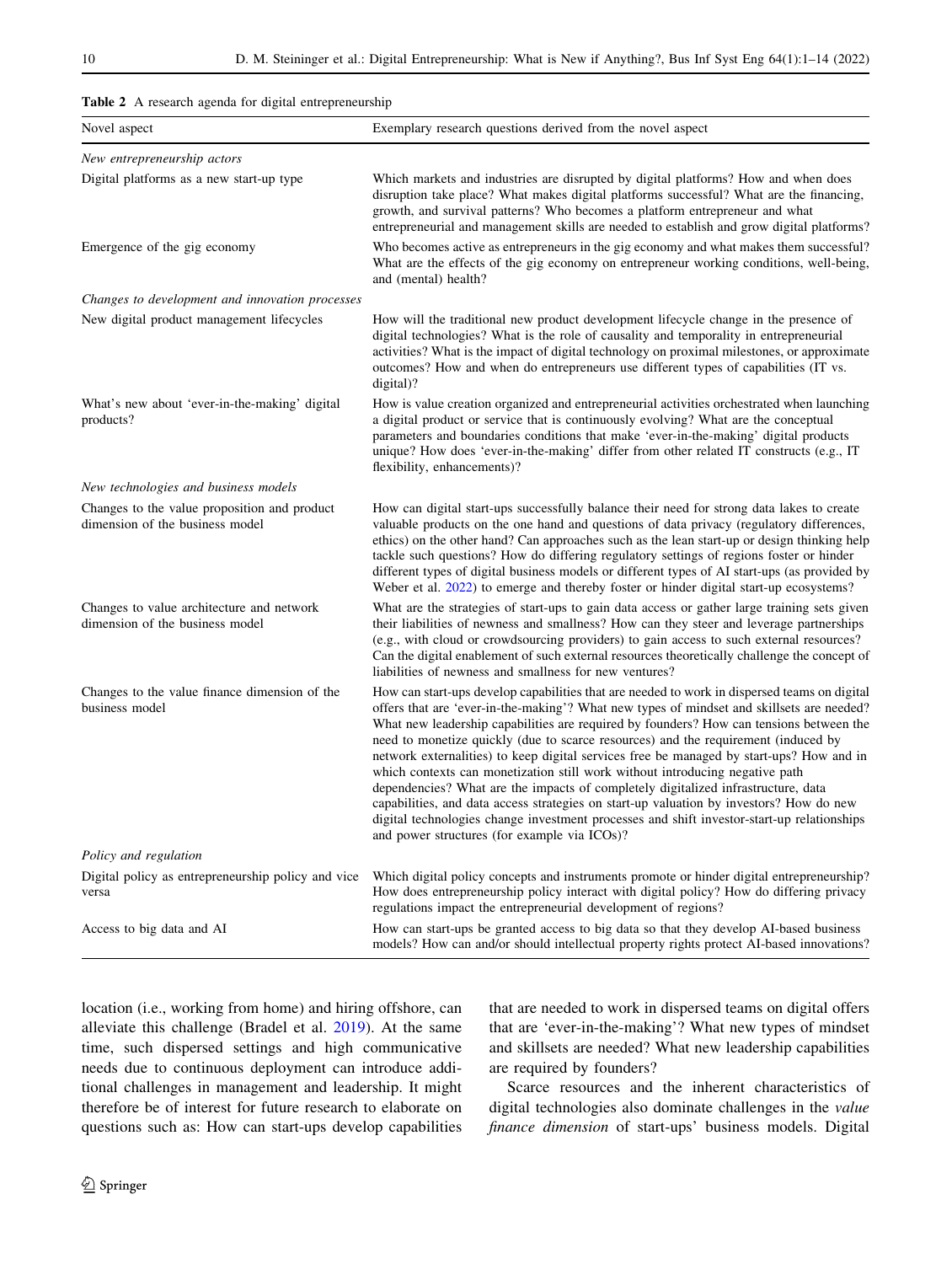new ventures mostly require funding to develop needed capabilities and grow. There are two main ways to address this challenge, raise money internally via quick monetization or acquire external funding (e.g., via business angels or crowdfunding). However, going for quick monetization can introduce negative path dependencies, particularly in markets that exhibit network externalities (Steininger [2016\)](#page-12-0). Venture capital can be hard to obtain over longer periods that are sometimes needed to establish a large user base. Given that many digital start-ups face network externalities, it might therefore be interesting to explore how, and in which contexts, monetization can still work without introducing negative path dependencies? Questions such as the following can thereby be of interest: How can tensions between the need to monetize quickly (due to scarce resources) and the requirement (induced by network externalities) to offer free digital services be managed by start-ups? What are the impacts of completely digitalized infrastructure, data capabilities, and data access strategies when it comes to start-up valuation by external investors? For the option to acquire funding externally, digitalization has also induced changes to the processes and power structures. While investors nowadays expect much closer insights into the current development stage and decisions via digital tools (Steininger [2022](#page-12-0)), start-ups also gain power due to social media coverage and hyped ways of external funding such as ICOs. An interesting question to explore might therefore be: How do new digital technologies change investment processes and shift investor-startup relationships and power structures (for example via ICOs)?

New product development process: The process for managing the lifecycle of digital products has important differences that make it unique. For decades, researchers have assumed activities within the new product development process are causally related. While effectuation theory has gained prevalence in the entrepreneurship field (Sarasvathy [2001\)](#page-12-0), we know relatively little about when and why entrepreneurs employ effectuation versus causation and how the role of digital technology influences entrepreneurial behaviors. As such, the following questions may guide future research opportunities: How does digital product management relate to existing disciplines such as design thinking and IT project management? What are the similarities and differences between IT capabilities and digital capabilities? Temporality is also interesting as rapid lifecycles were experienced during COVID-19 that jolted companies and industries to challenge institutional logics and experience new ways of organizing (Oborn et al. [2021\)](#page-12-0). As such, future research might explore how entrepreneurial activities unfold over time in the presence (and absence) of digital capabilities? Finally, although 'ever-inthe-making' products leverage novel characteristics of digital technology, the idea that digital artifacts are incomplete and perpetually under development is not entirely new. As such, it is important future research consider how this concept relates to existing concepts such as flexible IT (Byrd and Turner [2000](#page-11-0)) and modifications such as personalization and customization.

Policy and Regulation: There are several opportunities for fruitful research regarding digital entrepreneurship policy. In particular, we lack micro-econometric evidence about the impact of policy measures on stimulating creation and growth of digital ventures. While venture capital firms, business angels, digital start-ups and other stakeholders of the digital eco-system constantly lobby for direct and indirect government support through subsidies and infrastructure investments, it remains unclear what concrete programs and policy measures produce the greatest effects. Some of them may actually be a waste of taxpayer's money and crowd-out private investments and initiatives. Governmental digital hubs are becoming commonplace and often compete directly with private hubs and incubators. Rigorous evaluation research following established procedures in labor and innovation economics is needed to disentangle selection and treatment effects of digital entrepreneurship policy programs. Next to this line of research, we need to know more about the interrelationships that exist between digital, entrepreneurship, and innovation policy. These three policy fields often share common goals and we need to know more about how they support or hinder one another. Another fruitful area of future research concerns the regulation issue. Regulators in the US, EU and China struggle to find the right way to regulate the large digital platform monopolies to foster innovation and entrepreneurship. Different regulation alternatives exist ranging from breaking up the monopolies, granting startups forced access to platform networks and data, and simply forbidding platforms to become active in certain markets or industries. Future research on the most effective competition policy for digital entrepreneurship is a huge research opportunity with high theoretical and practical relevance.

To sum up, digital entrepreneurship is a fascinating research area that is evolving because it sits at the intersection of many disciplines. This topic of study has high practical and theoretical relevance as it questions some (but not all) of the core assumptions of entrepreneurship. We hope that our Editorial and the articles in the Special Issue inspire more research to better understand this important phenomenon.

Funding Open Access funding enabled and organized by Projekt DEAL.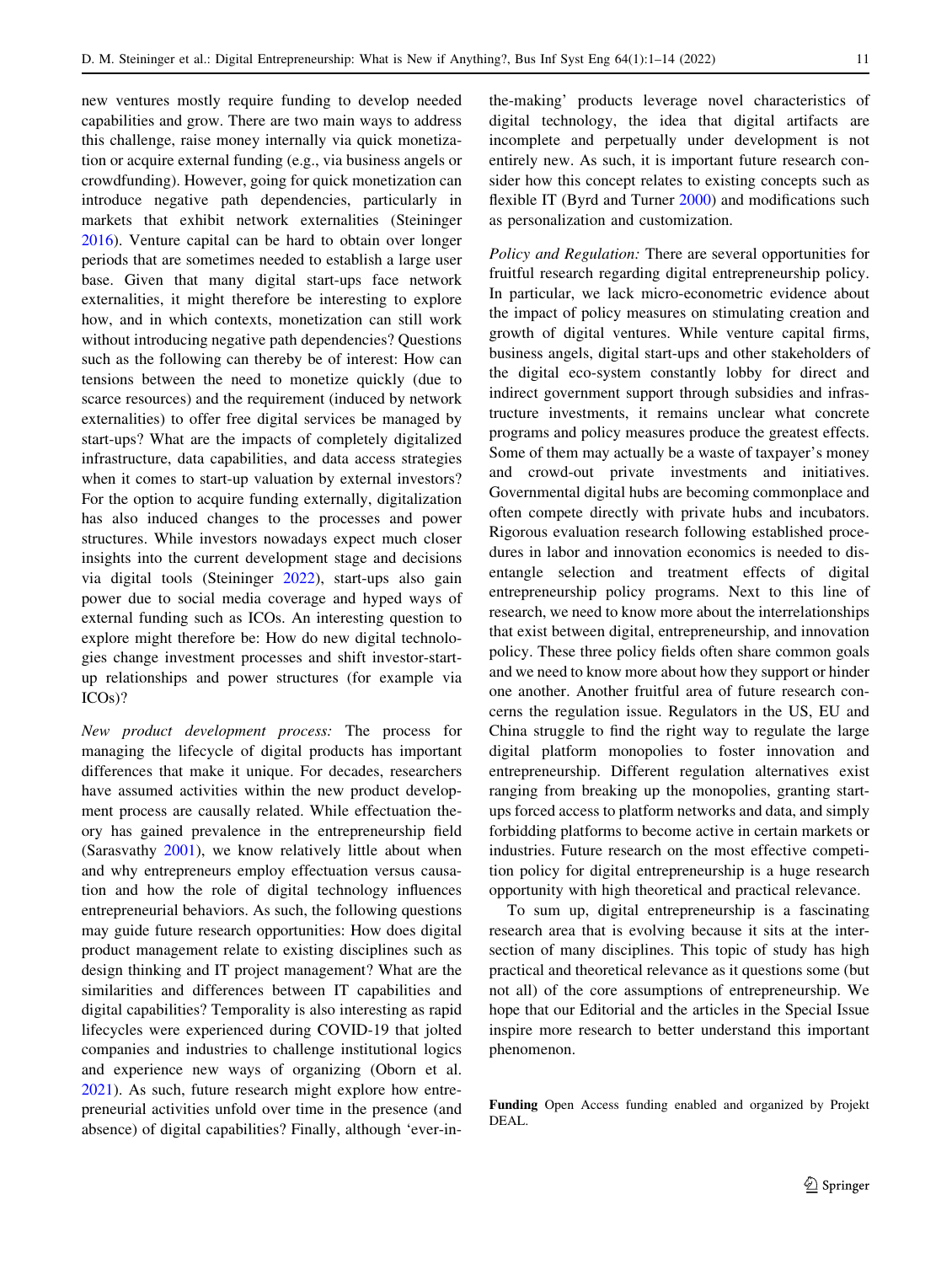<span id="page-11-0"></span>Open Access This article is licensed under a Creative Commons Attribution 4.0 International License, which permits use, sharing, adaptation, distribution and reproduction in any medium or format, as long as you give appropriate credit to the original author(s) and the source, provide a link to the Creative Commons licence, and indicate if changes were made. The images or other third party material in this article are included in the article's Creative Commons licence, unless indicated otherwise in a credit line to the material. If material is not included in the article's Creative Commons licence and your intended use is not permitted by statutory regulation or exceeds the permitted use, you will need to obtain permission directly from the copyright holder. To view a copy of this licence, visit [http://creativecommons.](http://creativecommons.org/licenses/by/4.0/) [org/licenses/by/4.0/.](http://creativecommons.org/licenses/by/4.0/)

### References

- Abatecola G, Cafferata R, Poggesi S (2012) Arthur Stinchcombe's ''Liability of Newness'': contribution and impact of the construct. J Manag Hist 18(4):402–418. [https://doi.org/10.1108/](https://doi.org/10.1108/17511341211258747) [17511341211258747](https://doi.org/10.1108/17511341211258747)
- Acs Z, Astebro T, Audretsch D, Robinson DT (2016) Public policy to promote entrepreneurship: a call to arms. Small Bus Econ 47(1):35–51
- Ahsan M (2020) Entrepreneurship and ethics in the sharing economy: a critical perspective. J Bus Ethics 161(1):19–33. [https://doi.org/](https://doi.org/10.1007/s10551-018-3975-2) [10.1007/s10551-018-3975-2](https://doi.org/10.1007/s10551-018-3975-2)
- Al-Debei MM, Avison D (2010) Developing a unified framework of the business model concept. Eur J Inf Syst 19(3):359–376
- Bartlett-Brag A (2016) Working out loud: a step towards building your digital capability. Train Dev 43(1):12–13. [https://doi.org/](https://doi.org/10.3316/informit.860213881056131) [10.3316/informit.860213881056131](https://doi.org/10.3316/informit.860213881056131)
- Berger ESC, von Briel F, Davidsson P, Kuckertz A (2021) Digital or not – the future of entrepreneurship and innovation: introduction to the special issue. J Bus Res 125:436–442. [https://doi.org/10.](https://doi.org/10.1016/j.jbusres.2019.12.020) [1016/j.jbusres.2019.12.020](https://doi.org/10.1016/j.jbusres.2019.12.020)
- Bharadwaj A, El Sawy OA, Pavlou PA, Venkatraman N (2013) Digital business strategy: toward a next generation of insights. MIS Q 37(2):471–482
- Block JH, Colombo MG, Cumming DJ, Vismara S (2018) New players in entrepreneurial finance and why they are there. Small Bus Econ 50(2):239–250. [https://doi.org/10.1007/s11187-016-](https://doi.org/10.1007/s11187-016-9826-6) [9826-6](https://doi.org/10.1007/s11187-016-9826-6)
- Block JH, Brohman K, Steininger DM (2020) Digital entrepreneurship: opportunities, challenges, and impacts. Bus Inf Syst Eng 62(4):397–399. <https://doi.org/10.1007/s12599-020-00651-2>
- Block JH, Groh A, Hornuf L, Vanacker T, Vismara S (2021) The entrepreneurial finance markets of the future: a comparison of crowdfunding and initial coin offerings. Small Bus Econ 57(2):865–882. <https://doi.org/10.1007/s11187-020-00330-2>
- Bradel M, Steininger DM, Veit D (2019) How can digital start-ups successfully recruit it professionals? In: ECIS 2019 Proceedings, pp. 1–11
- Brander JA, Du Q, Hellmann T (2015) The effects of governmentsponsored venture capital: international evidence. Rev Finance 19(2):571–618. <https://doi.org/10.1093/rof/rfu009>
- Bruckner MT, Steininger DM, Bertleff M, Veit DJ (2021) Crowdfunding and entrepreneurial failure – why do overfunded startups collapse? Working Paper, University of Augsburg, Augsburg
- Burtch G, Carnahan S, Greenwood BN (2018) Can you gig it? An empirical examination of the gig economy and entrepreneurial activity. Manag Sci 64(12):5497–5520. [https://doi.org/10.1287/](https://doi.org/10.1287/mnsc.2017.2916) [mnsc.2017.2916](https://doi.org/10.1287/mnsc.2017.2916)
- Byrd TA, Turner DE (2000) Measuring the flexibility of information technology infrastructure: exploratory analysis of a construct.

 $\textcircled{2}$  Springer

J Manag Inf Syst 17(1):167–208. [https://doi.org/10.1080/](https://doi.org/10.1080/07421222.2000.11045632) [07421222.2000.11045632](https://doi.org/10.1080/07421222.2000.11045632)

- Cram W, Brohman K, Gallupe RB (2016) Information systems control: a review and framework for emerging information systems processes. J Assoc Inf Syst. [https://doi.org/10.17705/](https://doi.org/10.17705/1jais.00427) [1jais.00427](https://doi.org/10.17705/1jais.00427)
- de Zubielqui GC, Jones J (2020) How and when social media affects innovation in start-ups. A moderated mediation model. Ind Mark Manag 85:209–220. [https://doi.org/10.1016/j.indmarman.2019.](https://doi.org/10.1016/j.indmarman.2019.11.006) [11.006](https://doi.org/10.1016/j.indmarman.2019.11.006)
- Drover W, Wood MS, Zacharakis A (2015) Attributes of angel and crowdfunded investments as determinants of VC screening decisions. Entrep Theory Pract. [https://doi.org/10.1111/etap.](https://doi.org/10.1111/etap.12207) [12207](https://doi.org/10.1111/etap.12207)
- The Economist (2017) The world's most valuable resource is no longer oil, but data. The Economist. [https://www.economist.](https://www.economist.com/leaders/2017/05/06/the-worlds-most-valuable-resource-is-no-longer-oil-but-data) [com/leaders/2017/05/06/the-worlds-most-valuable-resource-is](https://www.economist.com/leaders/2017/05/06/the-worlds-most-valuable-resource-is-no-longer-oil-but-data)[no-longer-oil-but-data.](https://www.economist.com/leaders/2017/05/06/the-worlds-most-valuable-resource-is-no-longer-oil-but-data) Accessed from 11 Dec 2021
- Gielnik MM, Krämer A-C, Kappel B, Frese M (2014) Antecedents of business opportunity identification and innovation: investigating the interplay of information processing and information acquisition. Appl Psychol 63(2):344–381. [https://doi.org/10.1111/j.](https://doi.org/10.1111/j.1464-0597.2012.00528.x) [1464-0597.2012.00528.x](https://doi.org/10.1111/j.1464-0597.2012.00528.x)
- Gregory RW, Henfridsson O, Kaganer E, Kyriakou H (2021) The role of artificial intelligence and data network effects for creating user value. AMR 46(3):534–551. [https://doi.org/10.5465/amr.](https://doi.org/10.5465/amr.2019.0178) [2019.0178](https://doi.org/10.5465/amr.2019.0178)
- Haefner L, Sternberg R (2020) Spatial implications of digitization: state of the field and research agenda. Geogr Compass 14(12):e12544. <https://doi.org/10.1111/gec3.12544>
- Harhoff D, Scherer FM, Vopel K (2003) Citations, family size, opposition and the value of patent rights. Res Policy 32(8):1343–1363. [https://doi.org/10.1016/S0048-](https://doi.org/10.1016/S0048-7333(02)00124-5) [7333\(02\)00124-5](https://doi.org/10.1016/S0048-7333(02)00124-5)
- Hoegen A, Steininger DM, Veit D (2018) How do investors decide? An interdisciplinary review of decision-making in crowdfunding. Electron Mark 28(3):339–365. [https://doi.org/10.1007/s12525-](https://doi.org/10.1007/s12525-017-0269-y) [017-0269-y](https://doi.org/10.1007/s12525-017-0269-y)
- Kallinikos J, Aaltonen A, Marton A (2013) The ambivalent ontology of digital artifacts. MIS Q 37(2):357–370
- Katz ML, Shapiro C (1992) Product introduction with network externalities. J Ind Econ 40(1):55–83
- Kazanjian RK, Drazin R (1990) A stage-contingent model of design and growth for technology based new ventures. J Bus Ventur 5(3):137–150. [https://doi.org/10.1016/0883-9026\(90\)90028-R](https://doi.org/10.1016/0883-9026(90)90028-R)
- Keen P, Williams R (2013) Value architectures for digital business: beyond the business model. MIS Q 37(2):643–647
- Keller R, Ollig P, Rövekamp P (2022) Pathways to developing digital capabilities within entrepreneurial initiatives in pre-digital organizations: a single case study. Bus Inf Syst Eng. [https://](https://doi.org/10.1007/s12599-021-00739-3) [doi.org/10.1007/s12599-021-00739-3](https://doi.org/10.1007/s12599-021-00739-3)
- Keuschnigg C, Nielsen SB (2003) Tax policy, venture capital, and entrepreneurship. J Public Econ 87(1):175–203. [https://doi.org/](https://doi.org/10.1016/S0047-2727(01)00170-0) [10.1016/S0047-2727\(01\)00170-0](https://doi.org/10.1016/S0047-2727(01)00170-0)
- Kollmann T, Kleine-Stegemann L, de Cruppe K, Then-Bergh C (2022) Eras of digital entrepreneurship. Bus Inf Syst Eng. [https://](https://doi.org/10.1007/s12599-021-00728-6) [doi.org/10.1007/s12599-021-00728-6](https://doi.org/10.1007/s12599-021-00728-6)
- Kreuzer T, Lindenthal A, Oberländer AM, Röglinger M (2022) The effects of digital technology on opportunity recognition. Bus Inf Syst Eng. <https://doi.org/10.1007/s12599-021-00733-9>
- Lehmann J, Recker J (2022) Offerings that are ''ever-in-the-making''. Bus Inf Syst Eng. <https://doi.org/10.1007/s12599-021-00730-y>
- Leifeld P, Haunss S (2012) Political discourse networks and the conflict over software patents in Europe. Eur J Polit Res 51(3):382–409. [https://doi.org/10.](https://doi.org/10.1111/j.1475-6765.2011.02003.x) [1111/j.1475-6765.2011.02003.x](https://doi.org/10.1111/j.1475-6765.2011.02003.x)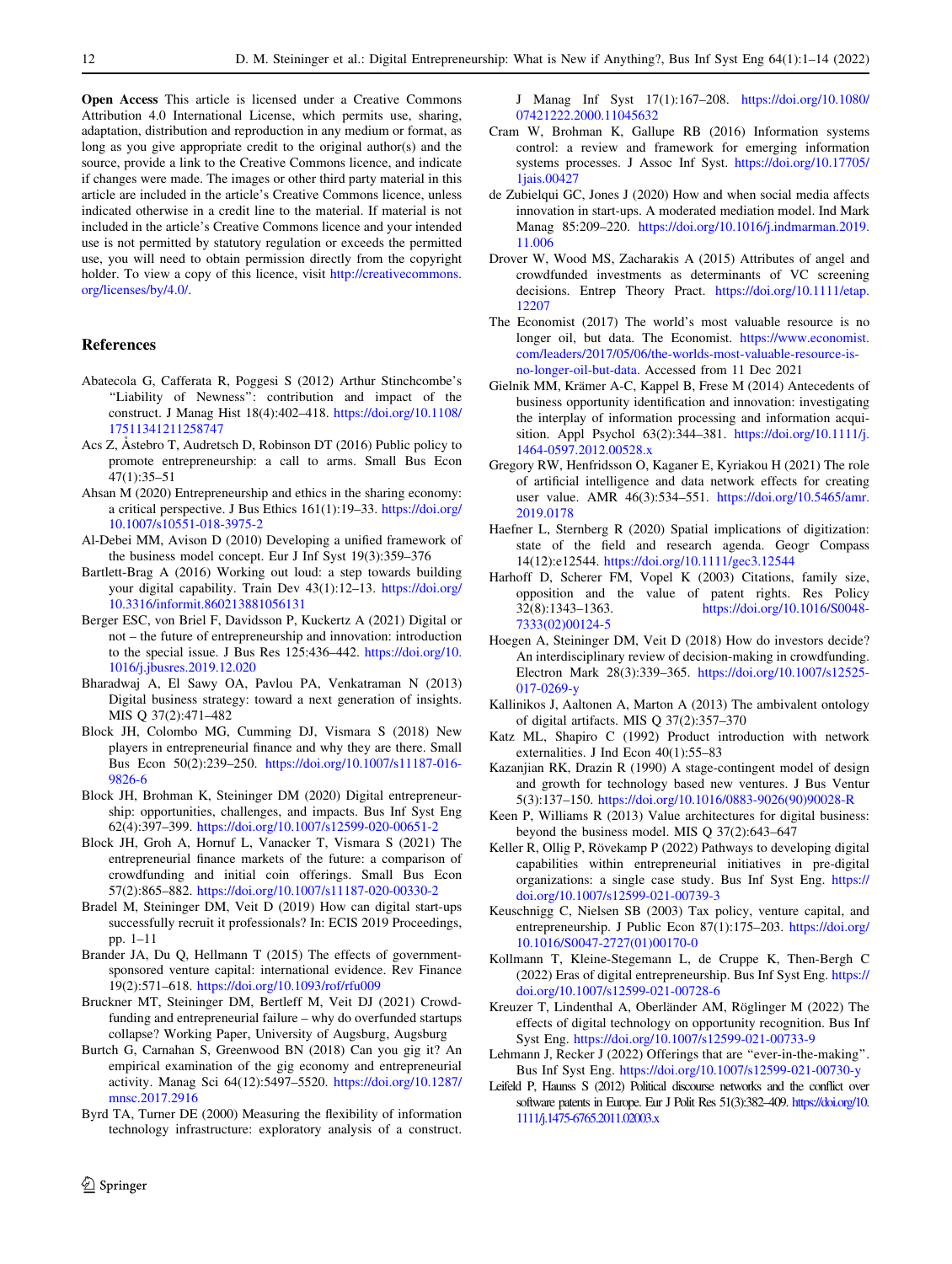- <span id="page-12-0"></span>Lyytinen K, Yoo Y, Boland RJ Jr (2016) Digital product innovation within four classes of innovation networks. Inf Syst J 26(1):47–75. <https://doi.org/10.1111/isj.12093>
- Maier L, Baccarella CV, Block JH, Wagner TF, Voigt K-I (2021) The legitimization effect of crowdfunding success: a consumer perspective. Entrepr Theory Pract. [https://doi.org/10.1177/](https://doi.org/10.1177/10422587211057025) [10422587211057025](https://doi.org/10.1177/10422587211057025)
- Mangalindan J (2010) Twitter's business model: a visionary experiment, Fortune.com. [http://archive.fortune.com/2010/07/09/](http://archive.fortune.com/2010/07/09/magazines/fortune/Twitter_business_model.fortune/index.htm) [magazines/fortune/Twitter\\_business\\_model.fortune/index.htm.](http://archive.fortune.com/2010/07/09/magazines/fortune/Twitter_business_model.fortune/index.htm) Accessed from 10 Dec 2021
- McDonald RM, Eisenhardt KM (2020) Parallel play: startups, nascent markets, and effective business-model design. Admin Sci Q 65(2):483–523. <https://doi.org/10.1177/0001839219852349>
- Miric M, Boudreau KJ, Jeppesen LB (2019) Protecting their digital assets: the use of formal & informal appropriability strategies by app developers. Res Policy 48(8):103738. [https://doi.org/10.](https://doi.org/10.1016/j.respol.2019.01.012) [1016/j.respol.2019.01.012](https://doi.org/10.1016/j.respol.2019.01.012)
- Moedl MM (2021) Two's a company, three's a crowd: deal breaker terms in equity crowdfunding for prospective venture capital. Small Bus Econ 57(2):927–952. [https://doi.org/10.1007/s11187-](https://doi.org/10.1007/s11187-020-00340-0) [020-00340-0](https://doi.org/10.1007/s11187-020-00340-0)
- Nambisan S (2017) Digital entrepreneurship: toward a digital technology perspective of entrepreneurship. Entrepr Theory Pract 41(6):1029–1055. <https://doi.org/10.1111/etap.12254>
- Ng AY (2019) AI transformation playbook. [https://landing.ai/wp](https://landing.ai/wp-content/uploads/2020/05/LandingAI_Transformation_Playbook_11-19.pdf)[content/uploads/2020/05/LandingAI\\_Transformation\\_Play](https://landing.ai/wp-content/uploads/2020/05/LandingAI_Transformation_Playbook_11-19.pdf) [book\\_11-19.pdf](https://landing.ai/wp-content/uploads/2020/05/LandingAI_Transformation_Playbook_11-19.pdf). Accessed from 11 Dec 2021
- Nickerson RC, Varshney U, Muntermann J (2013) A method for taxonomy development and its application in information systems. Eur J Inf Syst 22(3):336–359. [https://doi.org/10.1057/](https://doi.org/10.1057/ejis.2012.26) [ejis.2012.26](https://doi.org/10.1057/ejis.2012.26)
- Oborn E, Pilosof NP, Hinings B, Zimlichman E (2021) Institutional logics and innovation in times of crisis: telemedicine as digital 'PPE.' Inf Organ 31(1):100340. [https://doi.org/10.1016/j.infoan](https://doi.org/10.1016/j.infoandorg.2021.100340) [dorg.2021.100340](https://doi.org/10.1016/j.infoandorg.2021.100340)
- Osterwalder A, Pigneur Y, Tucci CL (2005) Clarifying business models: origins, present, and future of the concept. Commun Assoc Inf Syst 16(1):1–25
- Parker GG, Alstyne MWV, Choudary SP (2016) Platform revolution: how networked markets are transforming the economy and how to make them work for you. Norton, New York
- Petry T (2018) Digital leadership. In: North K et al (eds) Knowledge management in digital change: new findings and practical cases. Springer, New York, pp 209–218
- Sarasvathy SD (2001) Causation and effectuation: toward a theoretical shift from economic inevitability to entrepreneurial contingency. Acad Manag Rev 26(2):243–263. [https://doi.org/10.5465/](https://doi.org/10.5465/amr.2001.4378020) [amr.2001.4378020](https://doi.org/10.5465/amr.2001.4378020)
- Schumpeter JA (1934) Theory of economic development: an inquiry into profits, capital, credit, interest, and the business cycle. Harvard University Press, Cambridge
- Shane S (2000) Prior knowledge and the discovery of entrepreneurial opportunities. Organ Sci 11(4):448–469
- Shane S (2009) Why encouraging more people to become entrepreneurs is bad public policy. Small Bus Econ 33(2):141–149. <https://doi.org/10.1007/s11187-009-9215-5>
- Shane S, Venkataraman S (2000) The promise of entrepreneurship as a field of research. Acad Manag Rev 25(1):217–226. [https://doi.](https://doi.org/10.2307/259271) [org/10.2307/259271](https://doi.org/10.2307/259271)
- Short JC, Ketchen DJ, Shook CL, Ireland RD (2010) The concept of "opportunity" in entrepreneurship research: past accomplishments and future challenges. J Manag 36(1):40–65. [https://doi.](https://doi.org/10.1177/0149206309342746) [org/10.1177/0149206309342746](https://doi.org/10.1177/0149206309342746)
- Signori A, Vismara S (2018) Does success bring success? The postoffering lives of equity-crowdfunded firms. J Corp Finance 50:575–591. <https://doi.org/10.1016/j.jcorpfin.2017.10.018>
- Srivastava SC, Shainesh G (2015) Bridging the service divide through digitally enabled service innovations: evidence from Indian healthcare service providers. MIS Q 39(1):245-A19
- Steininger DM (2019) Linking information systems and entrepreneurship: a review and agenda for IT-associated and digital entrepreneurship research. Inf Syst J 29(2):363–407
- Steininger DM (2022) Interview with Frank Petry on ''Digital entrepreneurship: opportunities, challenges, and impacts''. Bus Inf Syst Eng. <https://doi.org/10.1007/s12599-021-00738-4>
- Steininger DM, Gatzemeier S (2019) Digitally forecasting new music product success via active crowdsourcing. Technol Forecast Soc Change 146:167–180. [https://doi.org/10.1016/j.techfore.2019.04.](https://doi.org/10.1016/j.techfore.2019.04.016) [016](https://doi.org/10.1016/j.techfore.2019.04.016)
- Steininger DM, Wunderlich P, Pohl F (2013) Exploring competitive advantage of social networking sites: a business model perspective. In: ECIS 2013 Proceedings, pp 1–12
- Steininger DM (2016) Digital entrepreneurship: definitions, business models, and network externalities. Dissertation, University of Mannheim
- Stepper J (2015) Working out loud: for a better career and life. Ikigai Press, London
- Stinchcombe AL (1965) Organizations and social structure. In: March JG (ed) Handbook of organizations. Rand McNally, Chicago, pp 142–193
- Stummer C, Kundisch D, Decker R (2018) Platform launch strategies. Bus Inf Syst Eng 60(2):167–173. [https://doi.org/10.1007/s12599-](https://doi.org/10.1007/s12599-018-0520-x) [018-0520-x](https://doi.org/10.1007/s12599-018-0520-x)
- Sussan F, Acs ZJ (2017) The digital entrepreneurial ecosystem. Small Bus Econ 49(1):55–73. [https://doi.org/10.1007/s11187-017-](https://doi.org/10.1007/s11187-017-9867-5) [9867-5](https://doi.org/10.1007/s11187-017-9867-5)
- Tongia R (2007) Connectivity in emerging regions: the need for improved technology and business models. IEEE Commun Mag 45(1):96–103
- Urstadt B (2008) Social networking is not a business. Technol Rev 111(4):36–43
- Veit D, Clemons E, Benlian A, Buxmann P, Hess T, Kundisch D, Leimeister JM, Loos P, Spann M (2014) Business models: an information systems research agenda. Bus Inf Syst Eng 6(1):45–53. <https://doi.org/10.1007/s12599-013-0308-y>
- Vial G (2019) Understanding digital transformation: a review and a research agenda. J Strateg Inf Syst 28(2):118–144. [https://doi.](https://doi.org/10.1016/j.jsis.2019.01.003) [org/10.1016/j.jsis.2019.01.003](https://doi.org/10.1016/j.jsis.2019.01.003)
- Viotto da Cruz J (2018) Beyond financing: crowdfunding as an informational mechanism. J Bus Ventur 33(3):371–393. [https://](https://doi.org/10.1016/j.jbusvent.2018.02.001) [doi.org/10.1016/j.jbusvent.2018.02.001](https://doi.org/10.1016/j.jbusvent.2018.02.001)
- von Briel F, Recker J, Davidsson P (2018) Not all digital venture ideas are created equal: implications for venture creation processes. J Strateg Inf Syst 27(4):278–295. [https://doi.org/10.](https://doi.org/10.1016/j.jsis.2018.06.002) [1016/j.jsis.2018.06.002](https://doi.org/10.1016/j.jsis.2018.06.002)
- von Briel F, Recker J, Selander L, Jarvenpaa S, Hukal P, Yoo Y, Lehmann J, Chan Y, Rothe H, Alpar P, Fürstenau D, Wurm B (2021) Researching digital entrepreneurship: current issues and suggestions for future directions. Commun Assoc Inf Syst. <https://doi.org/10.17705/1CAIS.04833>
- Weber M, Beutter M, Weking J et al (2021) AI startup business models. Bus Inf Syst Eng. [https://doi.org/10.1007/s12599-021-](https://doi.org/10.1007/s12599-021-00732-w) [00732-w](https://doi.org/10.1007/s12599-021-00732-w)
- Wei K, Teo H, Chan H, Tan B (2011) Conceptualizing and testing a social cognitive model of the digital divide. Inf Syst Res 22(1):170–187
- Wiesböck F, Hess T, Spanjol J (2020) The dual role of IT capabilities in the development of digital products and services. Inf Manag 57(8):103389. <https://doi.org/10.1016/j.im.2020.103389>